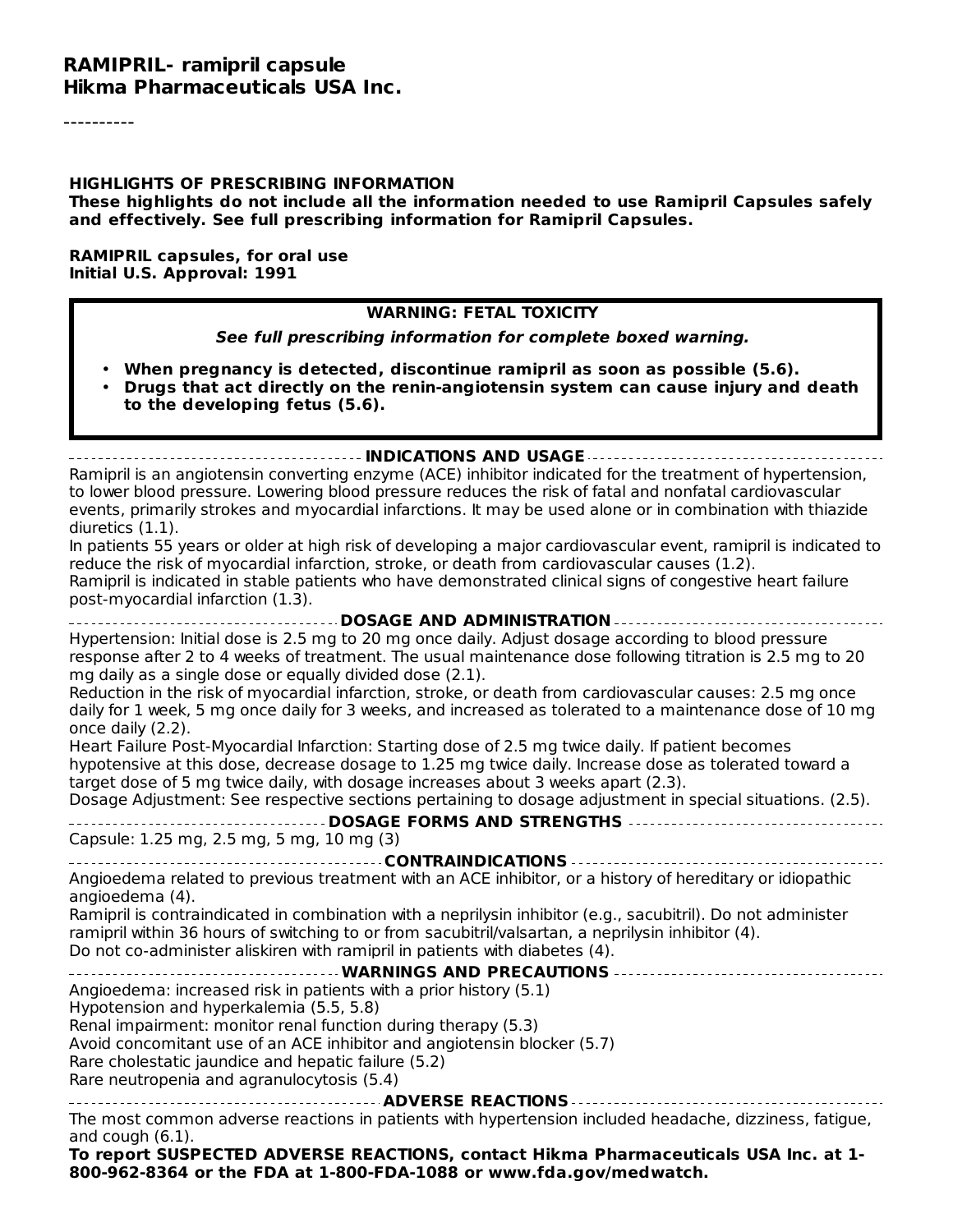#### **800-962-8364 or the FDA at 1-800-FDA-1088 or www.fda.gov/medwatch. DRUG INTERACTIONS** Diuretics: Possibility of excessive hypotension (7.1). Lithium: Use with caution (7.4). Gold: Nitritoid reactions have been reported (7.5). NSAIDS use may lead to increased risk of renal impairment and loss of antihypertensive effect (7.6). mTOR inhibitor or neprilysin inhibitor use may increase angioedema risk (7.7) **USE IN SPECIFIC POPULATIONS** Pregnancy: Discontinue drug if pregnancy is detected (5.6, 8.1). Nursing Mothers: Ramipril use is not recommended in nursing mothers (8.3). **See 17 for PATIENT COUNSELING INFORMATION. Revised: 11/2021**

# **FULL PRESCRIBING INFORMATION: CONTENTS\* WARNING: FETAL TOXICITY**

## **1 INDICATIONS AND USAGE**

- 1.1 Hypertension
- 1.2 Reduction in the Risk of Myocardial Infarction, Stroke, and Death from

Cardiovascular Causes

1.3 Heart Failure Post-Myocardial Infarction

## **2 DOSAGE AND ADMINISTRATION**

2.1 Hypertension

2.2 Reduction in Risk of Myocardial Infarction, Stroke, and Death from Cardiovascular Causes

- 2.3 Heart Failure Post-Myocardial Infarction
- 2.4 General Dosing Information
- 2.5 Dosage Adjustment

# **3 DOSAGE FORMS AND STRENGTHS**

### **4 CONTRAINDICATIONS**

# **5 WARNINGS AND PRECAUTIONS**

- 5.1 Anaphylactoid and Possibly Related Reactions
- 5.2 Hepatic Failure and Impaired Liver Function
- 5.3 Renal Impairment
- 5.4 Neutropenia and Agranulocytosis
- 5.5 Hypotension
- 5.6 Fetal Toxicity
- 5.7 Dual Blockade of the Renin-Angiotensin System
- 5.8 Hyperkalemia
- 5.9 Cough

# **6 ADVERSE REACTIONS**

- 6.1 Clinical Trials Experience
- 6.2 Post-Marketing Experience
- 6.3 Clinical Laboratory Test Findings

# **7 DRUG INTERACTIONS**

- 7.1 Diuretics
- 7.2 Agents Increasing Serum Potassium
- 7.3 Other Agents Affecting RAS
- 7.4 Lithium
- 7.5 Gold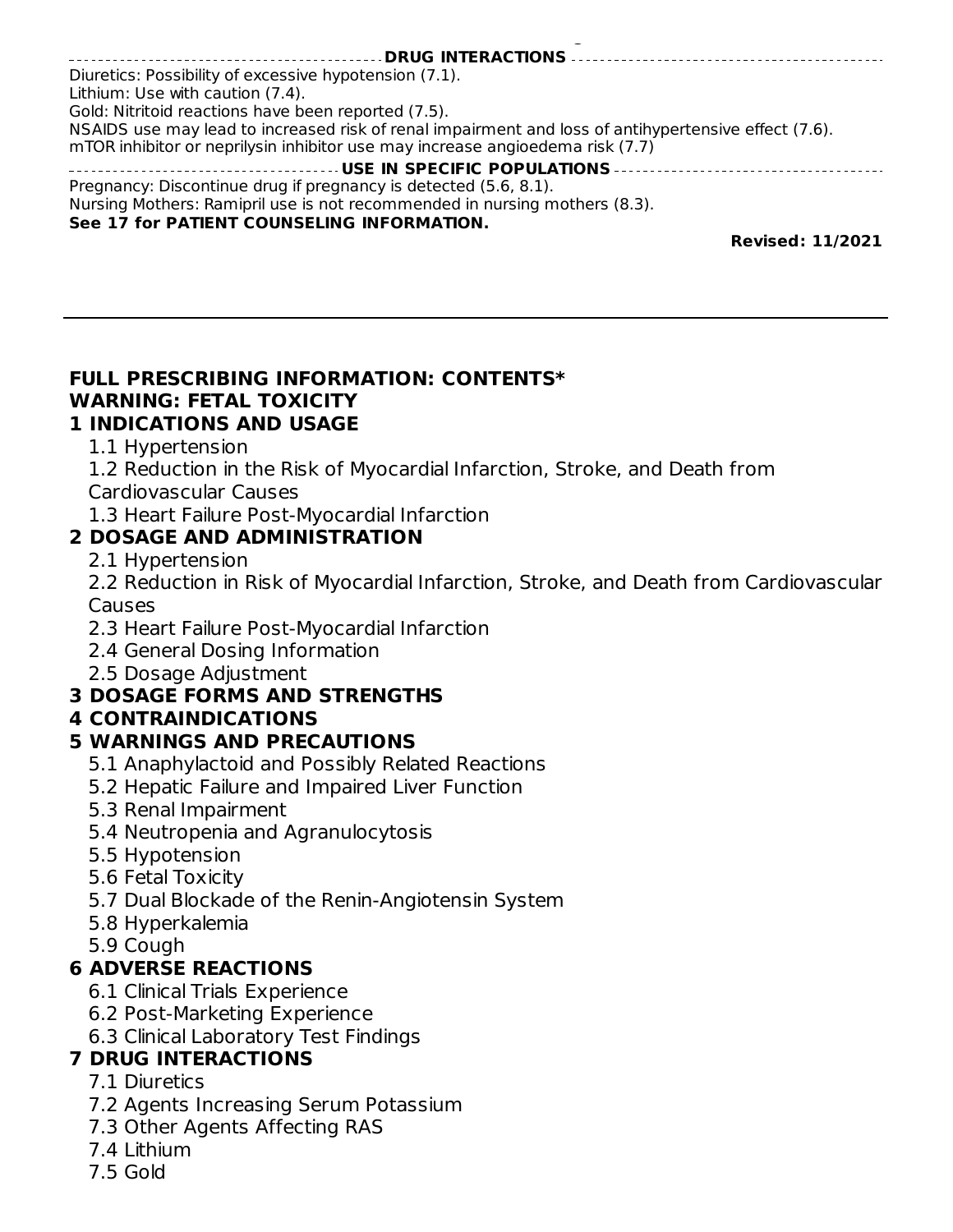7.6 Non-Steroidal Anti-Inflammatory Agents including Selective Cyclooxygenase-2 Inhibitors (COX-2 Inhibitors)

7.7 mTOR Inhibitors or Other Drugs Known to Cause Angioedema

# **8 USE IN SPECIFIC POPULATIONS**

- 8.1 Pregnancy
- 8.3 Nursing Mothers
- 8.4 Pediatric Use
- 8.5 Geriatric Use
- 8.6 Renal Impairment

# **10 OVERDOSAGE**

#### **11 DESCRIPTION**

# **12 CLINICAL PHARMACOLOGY**

- 12.1 Mechanism of Action
- 12.2 Pharmacodynamics
- 12.3 Pharmacokinetics

# **13 NONCLINICAL TOXICOLOGY**

13.1 Carcinogenesis, Mutagenesis, Impairment of Fertility

# **14 CLINICAL STUDIES**

14.1 Hypertension

14.2 Reduction in Risk of Myocardial Infarction, Stroke, and Death from

Cardiovascular Causes

14.3 Heart Failure Post-Myocardial Infarction

## **16 HOW SUPPLIED/STORAGE AND HANDLING**

### **17 PATIENT COUNSELING INFORMATION**

\* Sections or subsections omitted from the full prescribing information are not listed.

# **FULL PRESCRIBING INFORMATION**

# **WARNING: FETAL TOXICITY**

- **When pregnancy is detected, discontinue ramipril as soon as possible (5.6).**
- **Drugs that act directly on the renin-angiotensin system can cause injury and death to the developing fetus (5.6).**

# **1 INDICATIONS AND USAGE**

# **1.1 Hypertension**

Ramipril is indicated for the treatment of hypertension, to lower blood pressure. Lowering blood pressure reduces the risk of fatal and nonfatal cardiovascular events, primarily strokes and myocardial infarctions. These benefits have been seen in controlled trials of antihypertensive drugs from a wide variety of pharmacologic classes including this drug.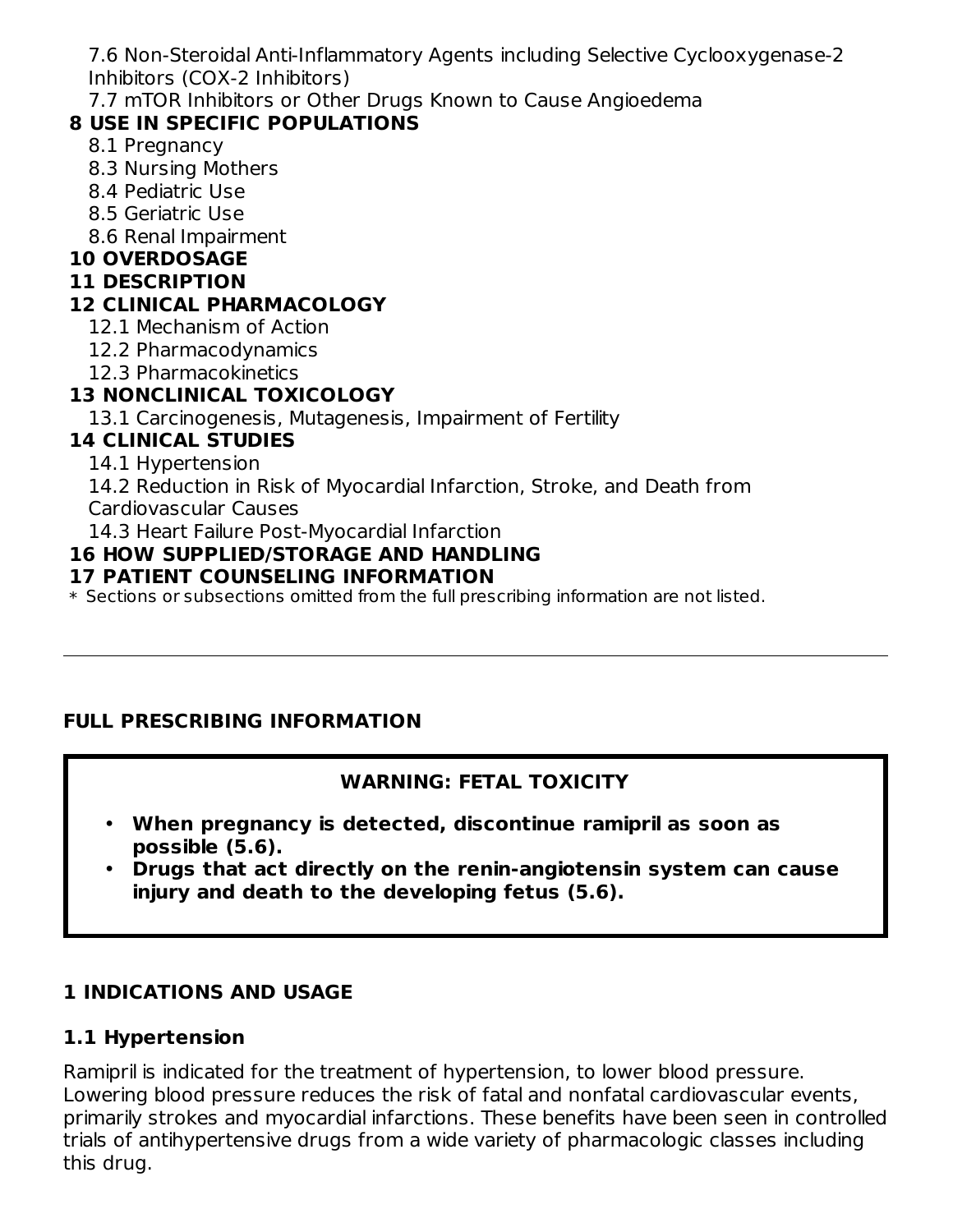Control of high blood pressure should be part of comprehensive cardiovascular risk management, including, as appropriate, lipid control, diabetes management, antithrombotic therapy, smoking cessation, exercise, and limited sodium intake. Many patients will require more than one drug to achieve blood pressure goals. For specific advice on goals and management, see published guidelines, such as those of the National High Blood Pressure Education Program's Joint National Committee on Prevention, Detection, Evaluation, and Treatment of High Blood Pressure (JNC).

Numerous antihypertensive drugs, from a variety of pharmacologic classes and with different mechanisms of action, have been shown in randomized controlled trials to reduce cardiovascular morbidity and mortality, and it can be concluded that it is blood pressure reduction, and not some other pharmacologic property of the drugs, that is largely responsible for those benefits. The largest and most consistent cardiovascular outcome benefit has been a reduction in the risk of stroke, but reductions in myocardial infarction and cardiovascular mortality also have been seen regularly.

Elevated systolic or diastolic pressure causes increased cardiovascular risk, and the absolute risk increase per mmHg is greater at higher blood pressures, so that even modest reductions of severe hypertension can provide substantial benefit. Relative risk reduction from blood pressure reduction is similar across populations with varying absolute risk, so the absolute benefit is greater in patients who are at higher risk independent of their hypertension (for example, patients with diabetes or hyperlipidemia), and such patients would be expected to benefit from more aggressive treatment to a lower blood pressure goal.

Some antihypertensive drugs have smaller blood pressure effects (as monotherapy) in black patients, and many antihypertensive drugs have additional approved indications and effects (e.g., on angina, heart failure, or diabetic kidney disease). These considerations may guide selection of therapy.

Ramipril may be used alone or in combination with thiazide diuretics.

### **1.2 Reduction in the Risk of Myocardial Infarction, Stroke, and Death from Cardiovascular Causes**

Ramipril is indicated in patients 55 years or older at high risk of developing a major cardiovascular event because of a history of coronary artery disease, stroke, peripheral vascular disease, or diabetes that is accompanied by at least one other cardiovascular risk factor (hypertension, elevated total cholesterol levels, low HDL levels, cigarette smoking, or documented microalbuminuria), to reduce the risk of myocardial infarction, stroke, or death from cardiovascular causes. Ramipril can be used in addition to other needed treatment (such as antihypertensive, antiplatelet, or lipid-lowering therapy) [see Clinical Studies (14.2)].

# **1.3 Heart Failure Post-Myocardial Infarction**

Ramipril is indicated in stable patients who have demonstrated clinical signs of congestive heart failure within the first few days after sustaining acute myocardial infarction. Administration of ramipril to such patients has been shown to decrease the risk of death (principally cardiovascular death) and to decrease the risks of failurerelated hospitalization and progression to severe/resistant heart failure [see Clinical] Studies (14.3)].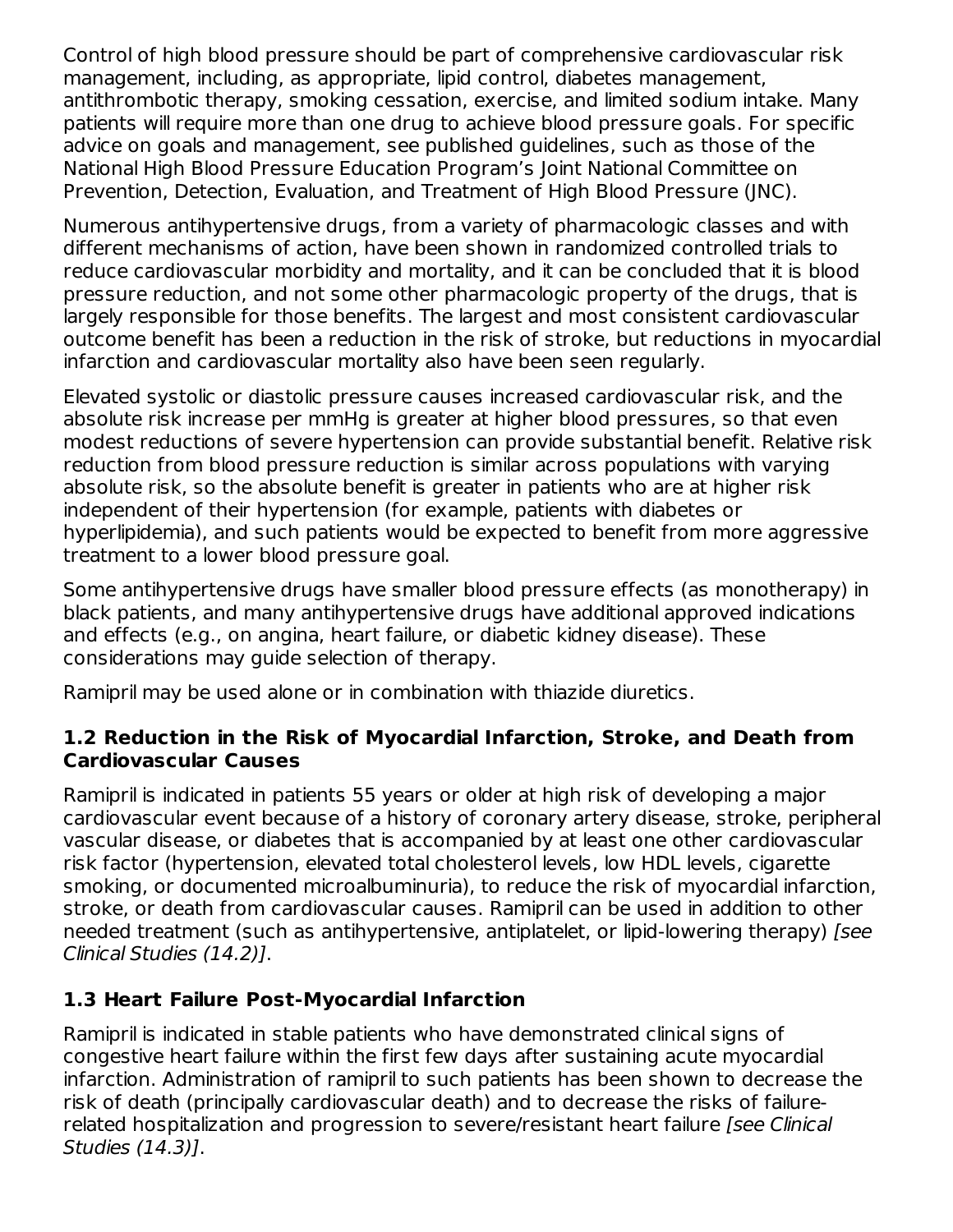## **2 DOSAGE AND ADMINISTRATION**

### **2.1 Hypertension**

The recommended initial dose for patients not receiving a diuretic is 2.5 mg once a day. Adjust dose according to blood pressure response. The usual maintenance dosage range is 2.5 mg to 20 mg per day administered as a single dose or in two equally divided doses. In some patients treated once daily, the antihypertensive effect may diminish toward the end of the dosing interval. In such patients, consider an increase in dosage or twice daily administration. If blood pressure is not controlled with ramipril alone, a diuretic can be added.

#### **2.2 Reduction in Risk of Myocardial Infarction, Stroke, and Death from Cardiovascular Causes**

Initiate dosing at 2.5 mg once daily for 1 week, 5 mg once daily for the next 3 weeks, and then increase as tolerated, to a maintenance dose of 10 mg once daily. If the patient is hypertensive or recently post-myocardial infarction, ramipril can also be given as a divided dose.

## **2.3 Heart Failure Post-Myocardial Infarction**

For the treatment of post-myocardial infarction patients who have shown signs of congestive heart failure, the recommended starting dose of ramipril is 2.5 mg twice daily (5 mg per day). A patient who becomes hypotensive at this dose may be switched to 1.25 mg twice daily. After one week at the starting dose, increase dose (if tolerated) toward a target dose of 5 mg twice daily, with dosage increases being about 3 weeks apart.

After the initial dose of ramipril, observe the patient under medical supervision for at least two hours and until blood pressure has stabilized for at least an additional hour. If possible, reduce the dose of any concomitant diuretic as this may diminish the likelihood of hypotension. The appearance of hypotension after the initial dose of ramipril does not preclude subsequent careful dose titration with the drug, following effective management of the hypotension [see Warnings and Precautions (5.5), Drug Interactions  $(7.1)$ ].

# **2.4 General Dosing Information**

Generally, swallow ramipril capsules whole. The ramipril capsule can also be opened and the contents sprinkled on a small amount (about 4 oz.) of applesauce or mixed in 4 oz. (120 mL) of water or apple juice. To be sure that ramipril is not lost when such a mixture is used, consume the mixture in its entirety. The described mixtures can be preprepared and stored for up to 24 hours at room temperature or up to 48 hours under refrigeration.

Concomitant administration of ramipril with potassium supplements, potassium salt substitutes, or potassium‑sparing diuretics can lead to increases of serum potassium [see Warnings and Precautions (5.8)].

# **2.5 Dosage Adjustment**

Renal Impairment: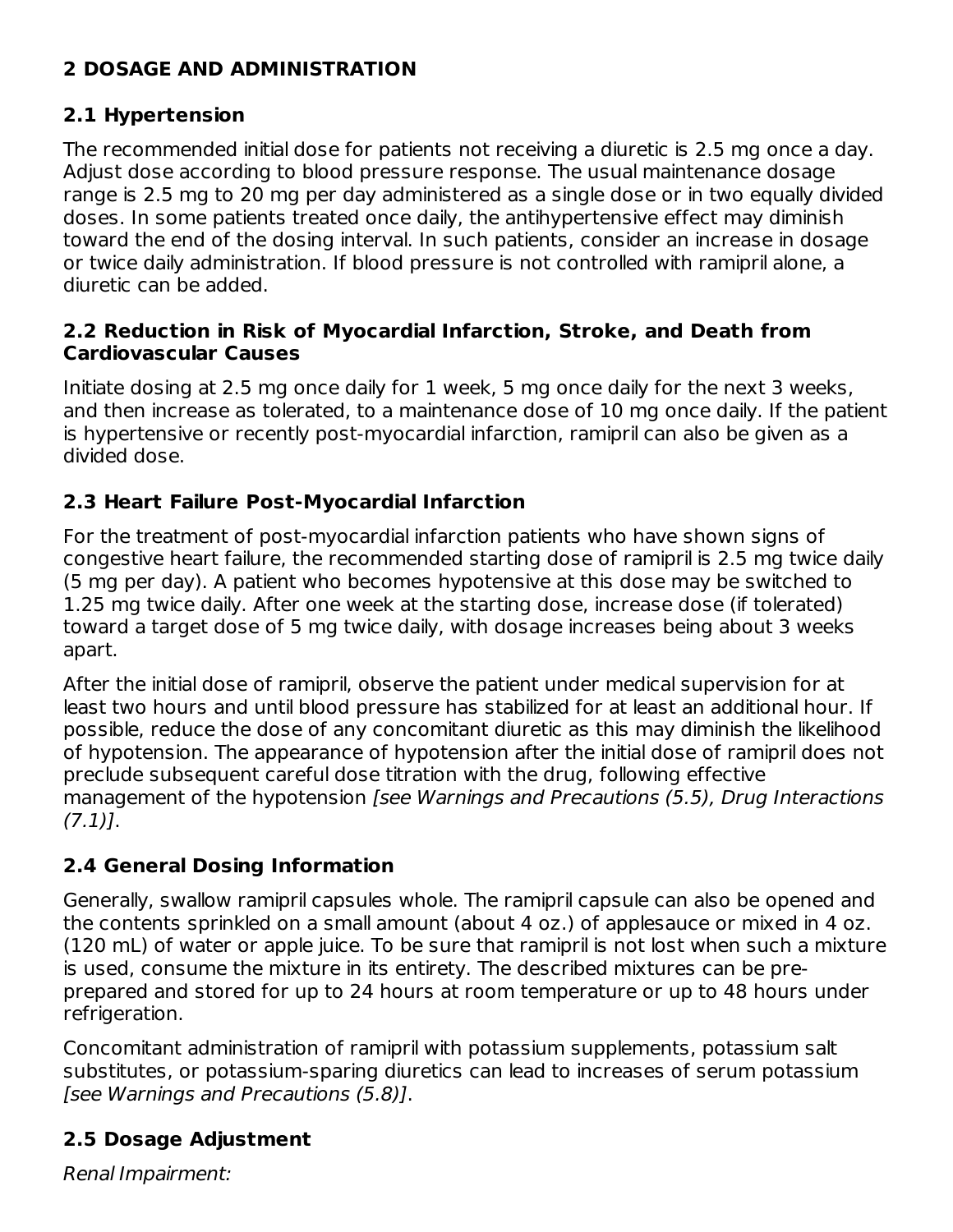Establish baseline renal function in patients initiating ramipril. Usual regimens of therapy with ramipril may be followed in patients with estimated creatinine clearance >40 mL/min. However, in patients with worse impairment, 25% of the usual dose of ramipril is expected to produce full therapeutic levels of ramiprilat [see Use in Specific Populations (8.6)].

### Hypertension:

For patients with hypertension and renal impairment, the recommended initial dose is 1.25 mg ramipril once daily. Dosage may be titrated upward until blood pressure is controlled or to a maximum total daily dose of 5 mg.

Heart Failure Post-Myocardial Infarction:

For patients with heart failure and renal impairment, the recommended initial dose is 1.25 mg ramipril once daily. The dose may be increased to 1.25 mg twice daily, and up to a maximum dose of 2.5 mg twice daily depending on clinical response and tolerability.

Volume Depletion or Renal Artery Stenosis:

Blood pressure decreases associated with any dose of ramipril depend, in part, on the presence or absence of volume depletion (e.g., past and current diuretic use) or the presence or absence of renal artery stenosis. If such circumstances are suspected to be present, initiate dosing at 1.25 mg once daily. Adjust dosage according to blood pressure response.

# **3 DOSAGE FORMS AND STRENGTHS**

Ramipril Capsules, USP are supplied as hard gelatin capsules containing 1.25 mg, 2.5 mg, 5 mg and 10 mg of ramipril, USP.

# **4 CONTRAINDICATIONS**

Ramipril is contraindicated in patients who are hypersensitive to this product or any other ACE inhibitor (e.g., a patient who has experienced angioedema during therapy with any other ACE inhibitor).

Ramipril is contraindicated in combination with a neprilysin inhibitor (e.g., sacubitril). Do not administer ramipril within 36 hours of switching to or from sacubitril/valsartan, a neprilysin inhibitor [see Warnings and Precautions (5.1)].

Do not co-administer ramipril with aliskiren:

• in patients with diabetes.

# **5 WARNINGS AND PRECAUTIONS**

# **5.1 Anaphylactoid and Possibly Related Reactions**

Presumably because drugs that act directly on the renin-angiotensin-aldosterone system (e.g., ACE inhibitors) affect the metabolism of eicosanoids and polypeptides, including endogenous bradykinin, patients receiving these drugs (including ramipril) may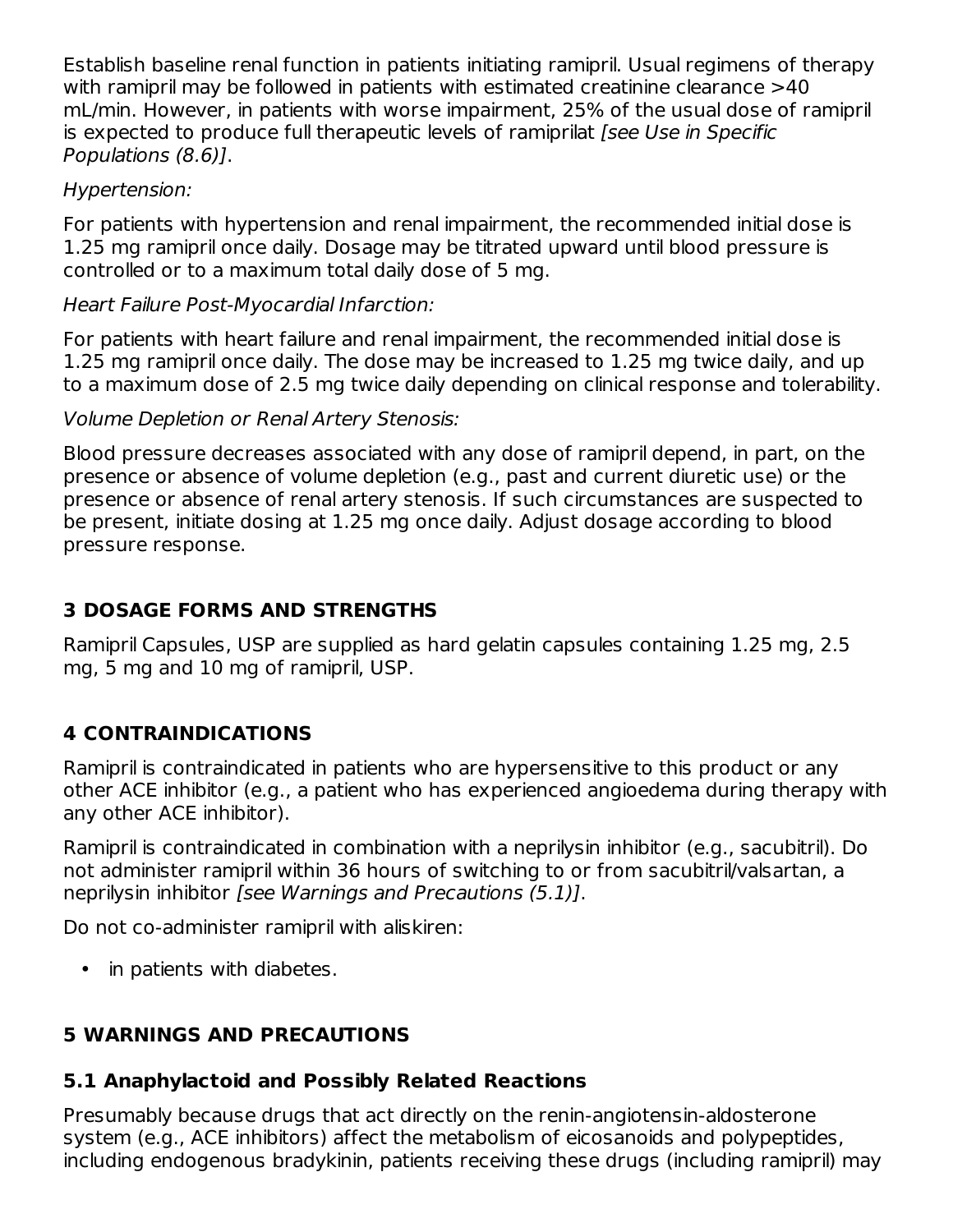be subject to a variety of adverse reactions, some of them serious.

### Angioedema:

#### Head and Neck Angioedema:

Patients with a history of angioedema unrelated to ACE inhibitor therapy may be at increased risk of angioedema while receiving an ACE inhibitor.

Angioedema of the face, extremities, lips, tongue, glottis, and larynx has been reported in patients treated with ACE inhibitors. Angioedema associated with laryngeal edema can be fatal. If laryngeal stridor or angioedema of the face, tongue, or glottis occurs, discontinue treatment with ramipril and institute appropriate therapy immediately. Where there is involvement of the tongue, glottis, or larynx likely to cause airway obstruction, administer appropriate therapy (e.g., subcutaneous epinephrine solution 1:1000 [0.3 mL to 0.5 mL] promptly [see Adverse Reactions (6)].

In considering the use of ramipril, note that in controlled clinical trials ACE inhibitors cause a higher rate of angioedema in Black patients than in non-Black patients.

In a large U.S. post-marketing study, angioedema (defined as reports of angio, face, larynx, tongue, or throat edema) was reported in 3/1523 (0.20%) Black patients and in 8/8680 (0.09%) non-Black patients. These rates were not different statistically.

Patients taking concomitant mammalian target of rapamycin (mTOR) inhibitor (e.g. temsirolimus) therapy or a neprilysin inhibitor may be at increased risk for angioedema [see Drug Interactions (7.7)].

#### Intestinal Angioedema:

Intestinal angioedema has been reported in patients treated with ACE inhibitors. These patients presented with abdominal pain (with or without nausea or vomiting); in some cases there was no prior history of facial angioedema and C‑1 esterase levels were normal. The angioedema was diagnosed by procedures including abdominal CT scan or ultrasound, or at surgery, and symptoms resolved after stopping the ACE inhibitor. Include intestinal angioedema in the differential diagnosis of patients on ACE inhibitors presenting with abdominal pain.

#### Anaphylactoid Reactions During Desensitization:

Two patients undergoing desensitizing treatment with hymenoptera venom while receiving ACE inhibitors sustained life‑threatening anaphylactoid reactions. In the same patients, these reactions were avoided when ACE inhibitors were temporarily withheld, but they reappeared upon inadvertent rechallenge.

#### Anaphylactoid Reactions During Membrane Exposure:

Anaphylactoid reactions have been reported in patients dialyzed with high-flux membranes and treated concomitantly with an ACE inhibitor. Anaphylactoid reactions have also been reported in patients undergoing low‑density lipoprotein apheresis with dextran sulfate absorption.

### **5.2 Hepatic Failure and Impaired Liver Function**

Rarely, ACE inhibitors, including ramipril, have been associated with a syndrome that starts with cholestatic jaundice and progresses to fulminant hepatic necrosis and sometimes death. The mechanism of this syndrome is not understood. Discontinue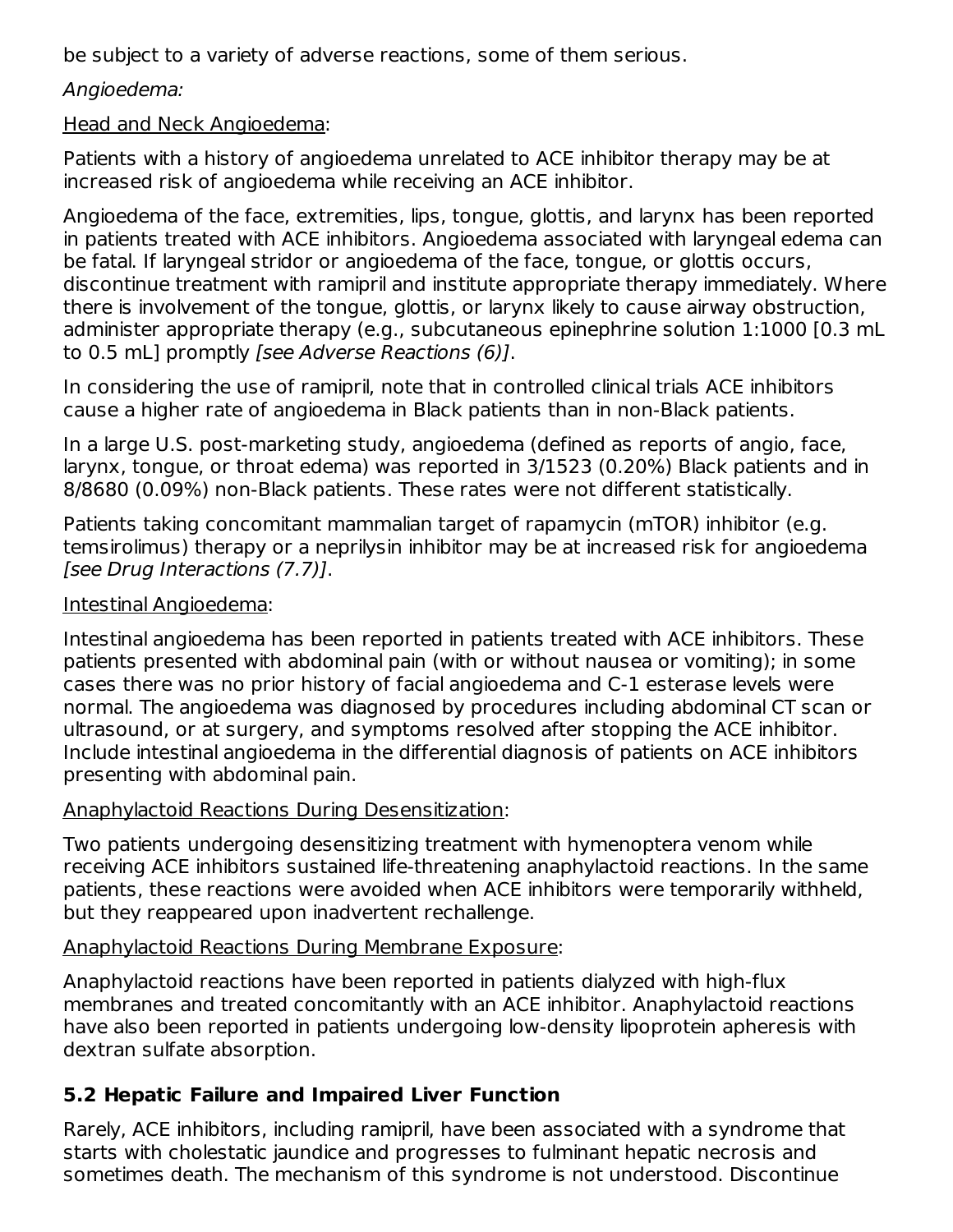ramipril if patient develops jaundice or marked elevations of hepatic enzymes.

As ramipril is primarily metabolized by hepatic esterases to its active moiety, ramiprilat, patients with impaired liver function could develop markedly elevated plasma levels of ramipril. No formal pharmacokinetic studies have been carried out in hypertensive patients with impaired liver function.

## **5.3 Renal Impairment**

As a consequence of inhibiting the renin-angiotensin-aldosterone system, changes in renal function may be anticipated in susceptible individuals. In patients with severe congestive heart failure whose renal function may depend on the activity of the reninangiotensin-aldosterone system, treatment with ACE inhibitors, including ramipril, may be associated with oliguria or progressive azotemia and rarely with acute renal failure or death.

In hypertensive patients with unilateral or bilateral renal artery stenosis, increases in blood urea nitrogen and serum creatinine may occur. Experience with another ACE inhibitor suggests that these increases would be reversible upon discontinuation of ramipril and/or diuretic therapy. In such patients, monitor renal function during the first few weeks of therapy. Some hypertensive patients with no apparent pre-existing renal vascular disease have developed increases in blood urea nitrogen and serum creatinine, usually minor and transient, especially when ramipril has been given concomitantly with a diuretic. This is more likely to occur in patients with pre-existing renal impairment. Dosage reduction of ramipril and/or discontinuation of the diuretic may be required.

## **5.4 Neutropenia and Agranulocytosis**

In rare instances, treatment with ACE inhibitors may be associated with mild reductions in red blood cell count and hemoglobin content, blood cell or platelet counts. In isolated cases, agranulocytosis, pancytopenia, and bone marrow depression may occur. Hematological reactions to ACE inhibitors are more likely to occur in patients with collagen-vascular disease (e.g., systemic lupus erythematosus, scleroderma) and renal impairment. Consider monitoring white blood cell counts in patients with collagenvascular disease, especially if the disease is associated with impaired renal function.

# **5.5 Hypotension**

### General Considerations:

Ramipril can cause symptomatic hypotension, after either the initial dose or a later dose when the dosage has been increased. Like other ACE inhibitors, ramipril, has been only rarely associated with hypotension in uncomplicated hypertensive patients. Symptomatic hypotension is most likely to occur in patients who have been volume‑ and/or salt‑depleted as a result of prolonged diuretic therapy, dietary salt restriction, dialysis, diarrhea, or vomiting. Correct volume- and salt-depletion before initiating therapy with ramipril.

If excessive hypotension occurs, place the patient in a supine position and, if necessary, treat with intravenous infusion of physiological saline. Ramipril treatment usually can be continued following restoration of blood pressure and volume.

Heart Failure Post-Myocardial Infarction: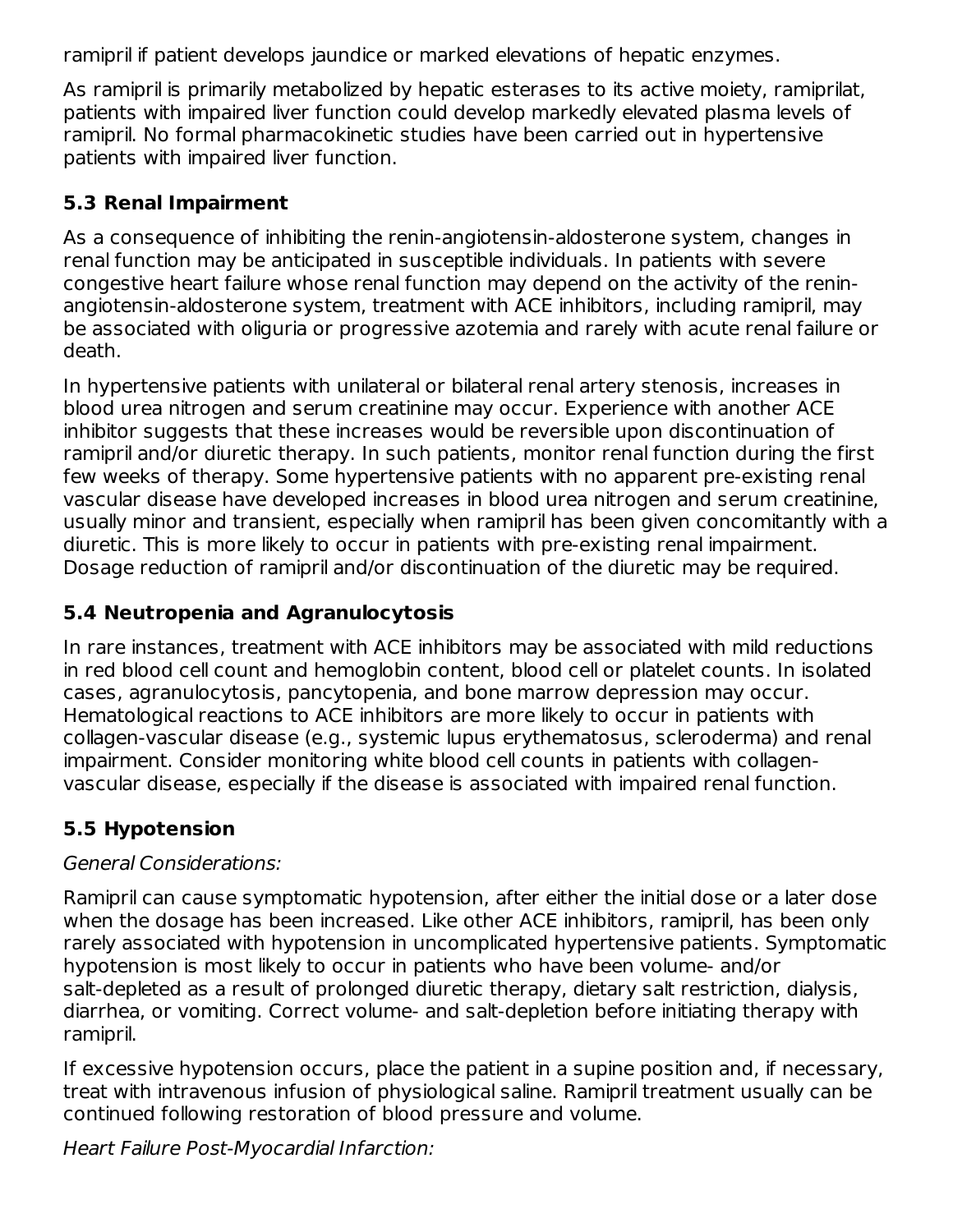In patients with heart failure post-myocardial infarction who are currently being treated with a diuretic, symptomatic hypotension occasionally can occur following the initial dose of ramipril. If the initial dose of 2.5 mg ramipril cannot be tolerated, use an initial dose of 1.25 mg ramipril to avoid excessive hypotension. Consider reducing the dose of concomitant diuretic to decrease the incidence of hypotension.

#### Congestive Heart Failure:

In patients with congestive heart failure, with or without associated renal insufficiency, ACE inhibitor therapy may cause excessive hypotension, which may be associated with oliguria or azotemia and rarely, with acute renal failure and death. In such patients, initiate ramipril therapy under close medical supervision and follow patients closely for the first 2 weeks of treatment and whenever the dose of ramipril or diuretic is increased.

### Surgery and Anesthesia:

In patients undergoing surgery or during anesthesia with agents that produce hypotension, ramipril may block angiotensin II formation that would otherwise occur secondary to compensatory renin release. Hypotension that occurs as a result of this mechanism can be corrected by volume expansion.

# **5.6 Fetal Toxicity**

## Pregnancy Category D:

Use of drugs that act on the renin-angiotensin system during the second and third trimesters of pregnancy reduces fetal renal function and increases fetal and neonatal morbidity and death. Resulting oligohydramnios can be associated with fetal lung hypoplasia and skeletal deformations. Potential neonatal adverse effects include skull hypoplasia, anuria, hypotension, renal failure, and death. When pregnancy is detected, discontinue ramipril as soon as possible [see Use in Specific Populations (8.1)].

# **5.7 Dual Blockade of the Renin-Angiotensin System**

Dual blockade of the RAS with angiotensin receptor blockers, ACE inhibitors, or aliskiren is associated with increased risks of hypotension, hyperkalemia, and changes in renal function (including acute renal failure) compared to monotherapy. Most patients receiving the combination of two RAS inhibitors do not obtain any additional benefit compared to monotherapy. In general, avoid combined use of RAS inhibitors. Closely monitor blood pressure, renal function and electrolytes in patients on ramipril and other agents that affect the RAS.

### Telmisartan:

The ONTARGET trial enrolled 25,620 patients >55 years old with atherosclerotic disease or diabetes with end-organ damage, randomized them to telmisartan only, ramipril only, or the combination, and followed them for a median of 56 months. Patients receiving the combination of telmisartan and ramipril did not obtain any benefit in the composite endpoint of cardiovascular death, MI, stroke and heart failure hospitalization compared to monotherapy, but experienced an increased incidence of clinically important renal dysfunction (death, doubling of serum creatinine, or dialysis) compared with groups receiving telmisartan alone or ramipril alone. Concomitant use of telmisartan and ramipril is not recommended.

Aliskiren: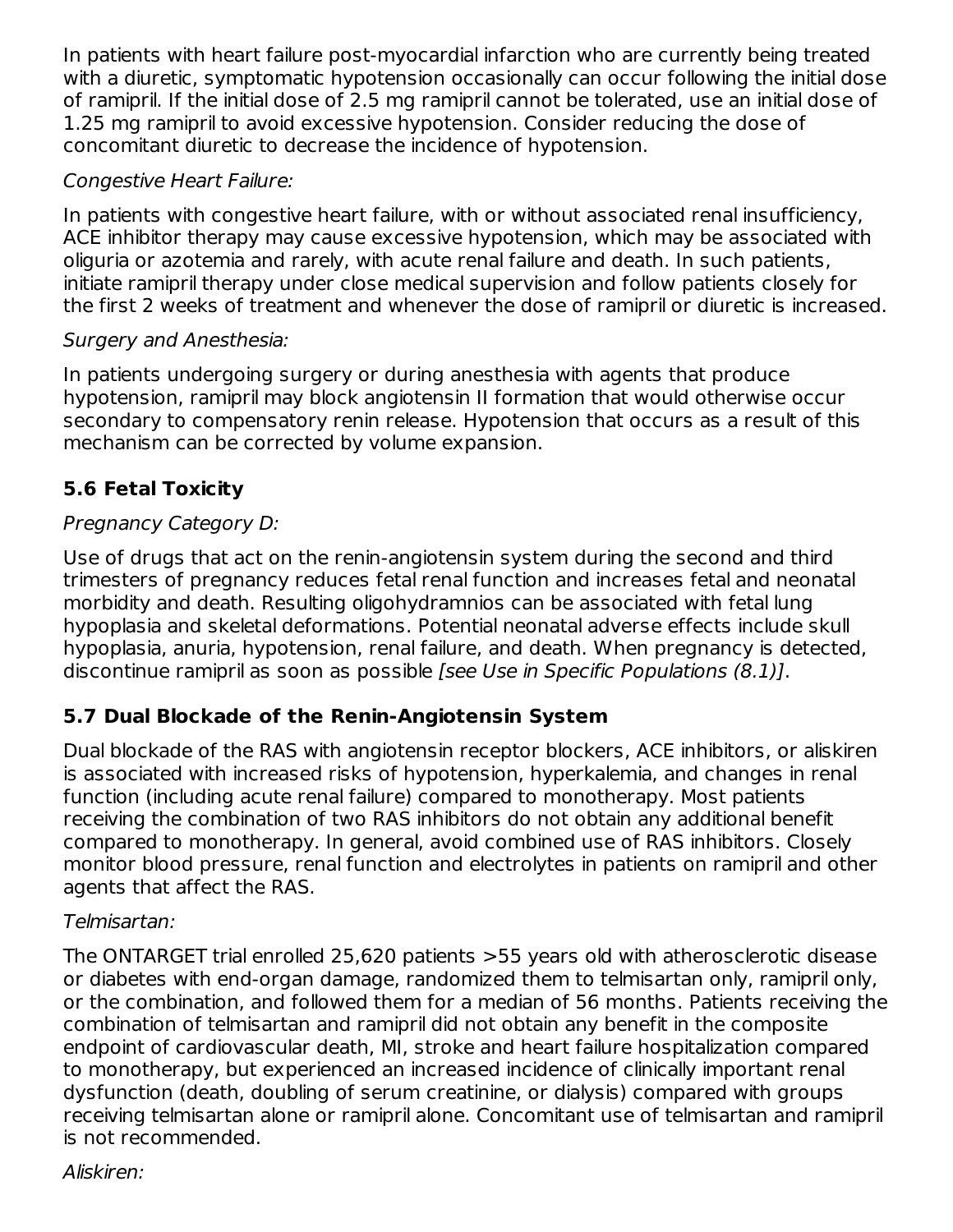Do not co-administer aliskiren with ramipril in patients with diabetes. Avoid concomitant use of aliskiren with ramipril in patients with renal impairment (GFR <60 mL/min/1.73 m<sup>2</sup>).

# **5.8 Hyperkalemia**

In clinical trials with ramipril, hyperkalemia (serum potassium >5.7 mEq/L) occurred in approximately 1% of hypertensive patients receiving ramipril. In most cases, these were isolated values, which resolved despite continued therapy. None of these patients were discontinued from the trials because of hyperkalemia. Risk factors for the development of hyperkalemia include renal insufficiency, diabetes mellitus, and the concomitant use of other drugs that raise serum potassium levels. Monitor serum potassium in such patients [see Drug Interactions (7.2)].

# **5.9 Cough**

Presumably caused by inhibition of the degradation of endogenous bradykinin, persistent nonproductive cough has been reported with all ACE inhibitors, always resolving after discontinuation of therapy. Consider the possibility of angiotensin converting enzyme inhibitor induced-cough in the differential diagnosis of cough.

# **6 ADVERSE REACTIONS**

## **6.1 Clinical Trials Experience**

Because clinical trials are conducted under widely varying conditions, the adverse reaction rates observed in the clinical trials of a drug cannot be directly compared to rates in the clinical trials of another drug and may not reflect the rates observed in practice.

### Hypertension:

Ramipril has been evaluated for safety in over 4000 patients with hypertension; of these, 1230 patients were studied in U.S. controlled trials, and 1107 were studied in foreign controlled trials. Almost 700 of these patients were treated for at least one year. The overall incidence of reported adverse events was similar in ramipril and placebo patients. The most frequent clinical side effects (possibly or probably related to study drug) reported by patients receiving ramipril in placebo‑controlled trials were: headache (5.4%), dizziness (2.2%) and fatigue or asthenia (2.0%), but only the last one was more common in ramipril patients than in patients given placebo. Generally the side effects were mild and transient, and there was no relation to total dosage within the range of 1.25 mg to 20 mg. Discontinuation of therapy because of a side effect was required in approximately 3% of US patients treated with ramipril. The most common reasons for discontinuation were: cough (1.0%), dizziness (0.5%), and impotence (0.4%).

Of observed side effects considered possibly or probably related to study drug that occurred in U.S. placebo‑controlled trials in more than 1% of patients treated with ramipril, only asthenia (fatigue) was more common on ramipril than placebo (2%  $[n=13/651]$  vs.  $1\%$   $[n=2/286]$ , respectively).

In placebo‑controlled trials, there was also an excess of upper respiratory infection and flu syndrome in the ramipril group, not attributed at that time to ramipril. As these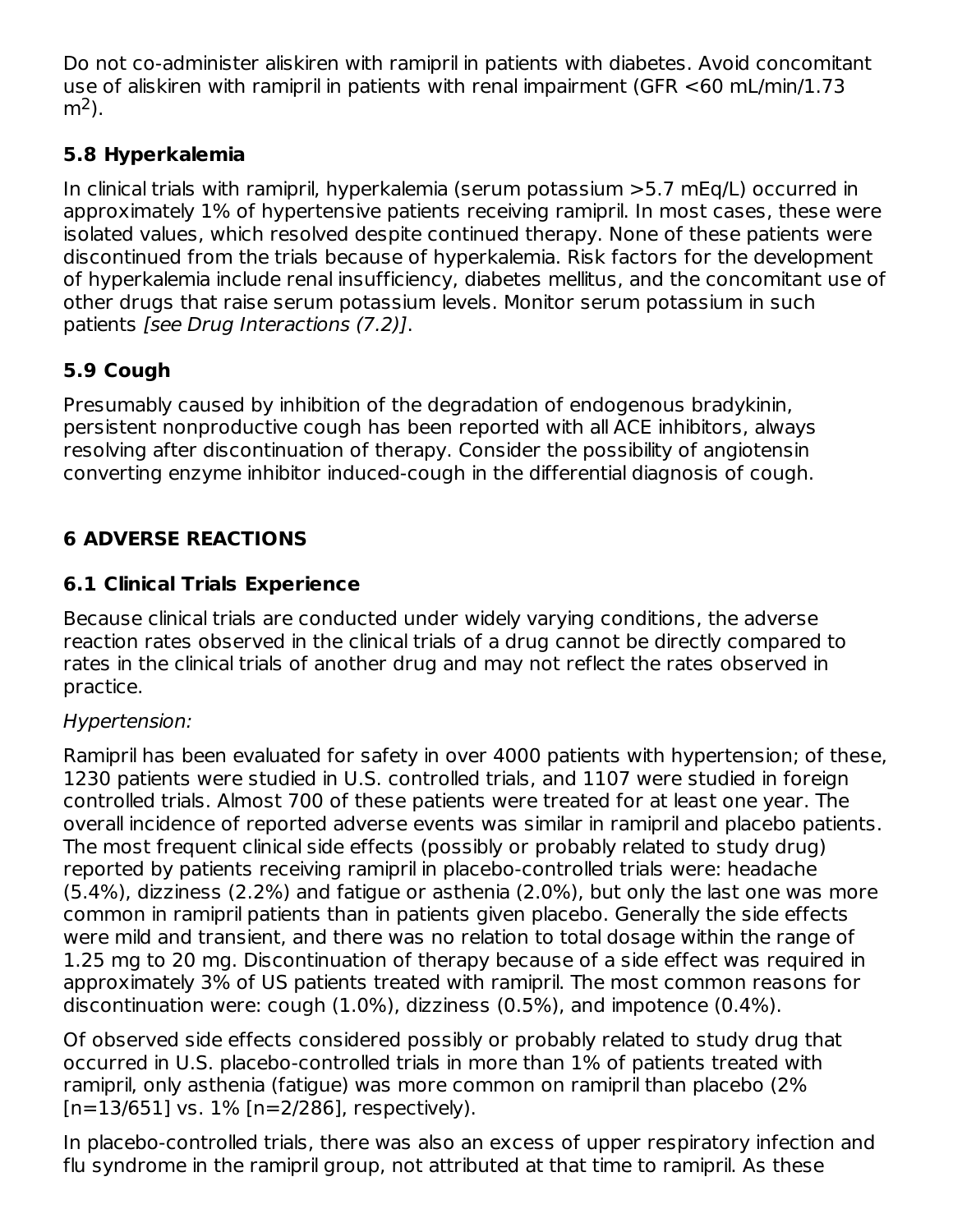studies were carried out before the relationship of cough to ACE inhibitors was recognized, some of these events may represent ramipril‑induced cough. In a later 1‑year study, increased cough was seen in almost 12% of ramipril patients, with about 4% of patients requiring discontinuation of treatment.

Reduction in the Risk of Myocardial Infarction, Stroke, and Death from Cardiovascular Causes:

#### HOPE Study:

Safety data in the Heart Outcomes Prevention Evaluation (HOPE) study were collected as reasons for discontinuation or temporary interruption of treatment. The incidence of cough was similar to that seen in the Acute Infarction Ramipril Efficacy (AIRE) trial. The rate of angioedema was the same as in previous clinical trials [see Warnings and Precautions (5.1)].

#### **Table 1. Reasons for Discontinuation or Temporary Interruption of Treatment―HOPE Study**

|                                 | <b>Placebo</b><br>$(N=4652)$ | Ramipril<br>$(N=4645)$ |
|---------------------------------|------------------------------|------------------------|
| Discontinuation at Any Time     | 32%                          | 34%                    |
| Permanent Discontinuation       | 28%                          | 29%                    |
| Reasons for Stopping            |                              |                        |
| Cough                           | 2%                           | 7%                     |
| <b>Hypotension or Dizziness</b> | 1.5%                         | 1.9%                   |
| Angioedema                      | 0.1%                         | 0.3%                   |

Heart Failure Post-Myocardial Infarction:

#### AIRE Study:

Adverse reactions (except laboratory abnormalities) considered possibly/probably related to study drug that occurred in more than 1% of patients and more frequently on ramipril are shown below. The incidences are from the AIRE study. The follow-up time was between 6 and 46 months for this study.

#### **Table 2. Percentage of Patients with Adverse Events Possibly/Probably Related to Study Drug―Placebo-Controlled (AIRE) Mortality Study**

| <b>Placebo</b><br>$(N=982)$ | Ramipril<br>$(N=1004)$ |
|-----------------------------|------------------------|
| 5%                          | 11%                    |
| 4%                          | 8%                     |
| 3%                          | 4%                     |
| 2%                          | 3%                     |
| 1%                          | 2%                     |
| $1\%$                       | 2%                     |
| 1%                          | 2%                     |
|                             |                        |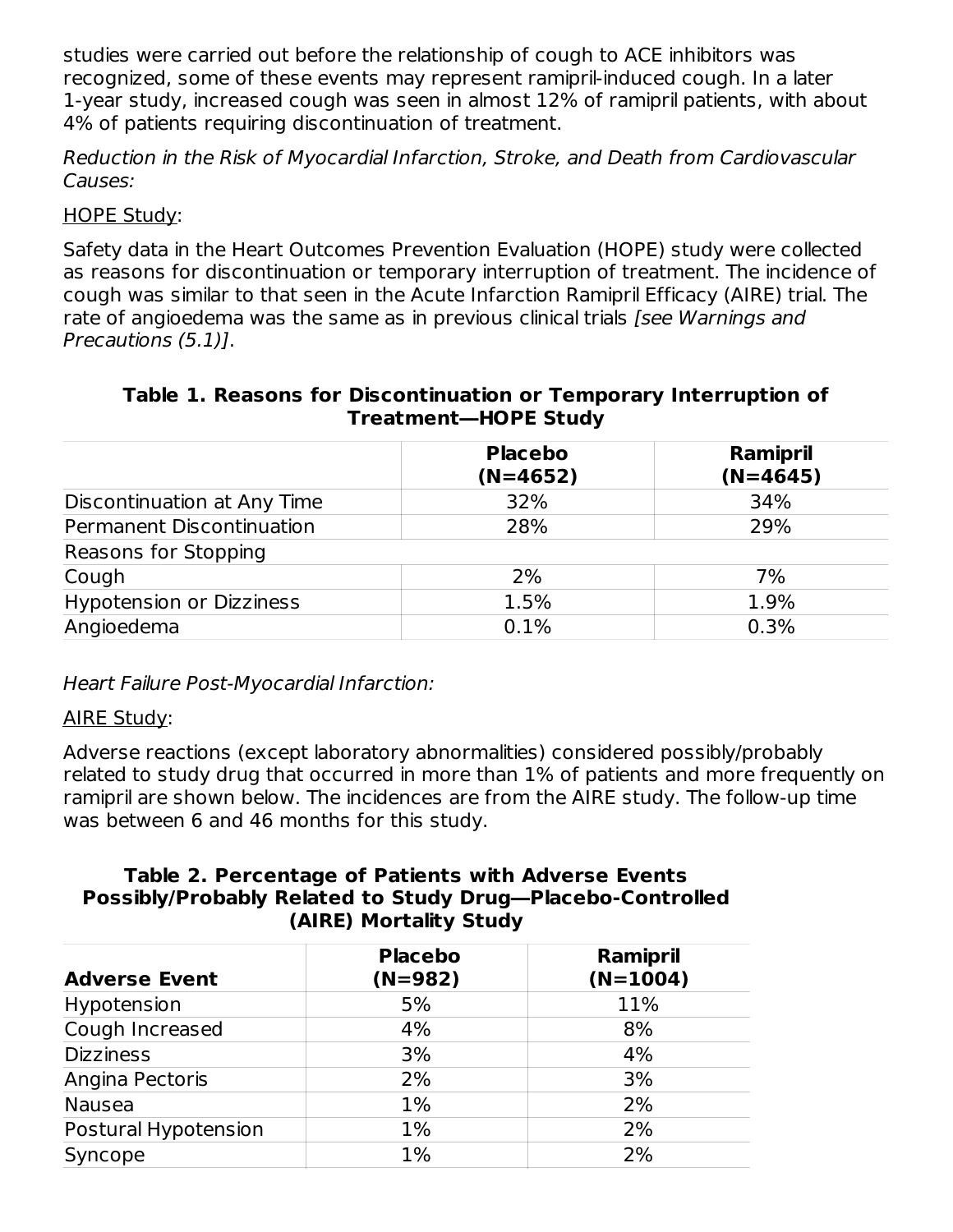| Vomiting                    | 0.5% | 2%    |
|-----------------------------|------|-------|
| Vertigo                     | 0.7% | 2%    |
| Abnormal Kidney<br>Function | 0.5% | $1\%$ |
| Diarrhea                    | 0.4% | 1%    |

#### Other Adverse Reactions:

Other adverse reactions reported in controlled clinical trials (in less than 1% of ramipril patients), or rarer events seen in post-marketing experience, include the following (in some, a causal relationship to drug is uncertain):

Body as a Whole: Anaphylactoid reactions [see Warnings and Precautions (5.1)].

Cardiovascular: Symptomatic hypotension (reported in 0.5% of patients in U.S. trials) [see Warnings and Precautions (5.5)], syncope and palpitations.

Hematologic: Pancytopenia, hemolytic anemia, and thrombocytopenia.

Decreases in hemoglobin or hematocrit (a low value and a decrease of 5 g/dL or 5%, respectively) were rare, occurring in 0.4% of patients receiving ramipril alone and in 1.5% of patients receiving ramipril plus a diuretic.

Renal: Acute renal failure. Some hypertensive patients with no apparent pre-existing renal disease have developed minor, usually transient, increases in blood urea nitrogen and serum creatinine when taking ramipril, particularly when ramipril was given concomitantly with a diuretic [see Warnings and Precautions (5.3)].

Angioneurotic Edema: Angioneurotic edema has been reported in 0.3% of patients in U.S. clinical trials of ramipril [see Warnings and Precautions (5.1)].

Gastrointestinal: Hepatic failure, hepatitis, jaundice, pancreatitis, abdominal pain (sometimes with enzyme changes suggesting pancreatitis), anorexia, constipation, diarrhea, dry mouth, dyspepsia, dysphagia, gastroenteritis, increased salivation and taste disturbance.

Dermatologic: Apparent hypersensitivity reactions (manifested by urticaria, pruritus, or rash, with or without fever), photosensitivity, purpura, onycholysis, pemphigus, pemphigoid, erythema multiforme, toxic epidermal necrolysis, and Stevens‑Johnson syndrome.

Neurologic and Psychiatric: Anxiety, amnesia, convulsions, depression, hearing loss, insomnia, nervousness, neuralgia, neuropathy, paresthesia, somnolence, tinnitus, tremor, vertigo, and vision disturbances.

Miscellaneous: As with other ACE inhibitors, a symptom complex has been reported which may include a positive ANA, an elevated erythrocyte sedimentation rate, arthralgia/arthritis, myalgia, fever, vasculitis, eosinophilia, photosensitivity, rash and other dermatologic manifestations. Additionally, as with other ACE inhibitors, eosinophilic pneumonitis has been reported.

Other: Arthralgia, arthritis, dyspnea, edema, epistaxis, impotence, increased sweating, malaise, myalgia, and weight gain.

### **6.2 Post-Marketing Experience**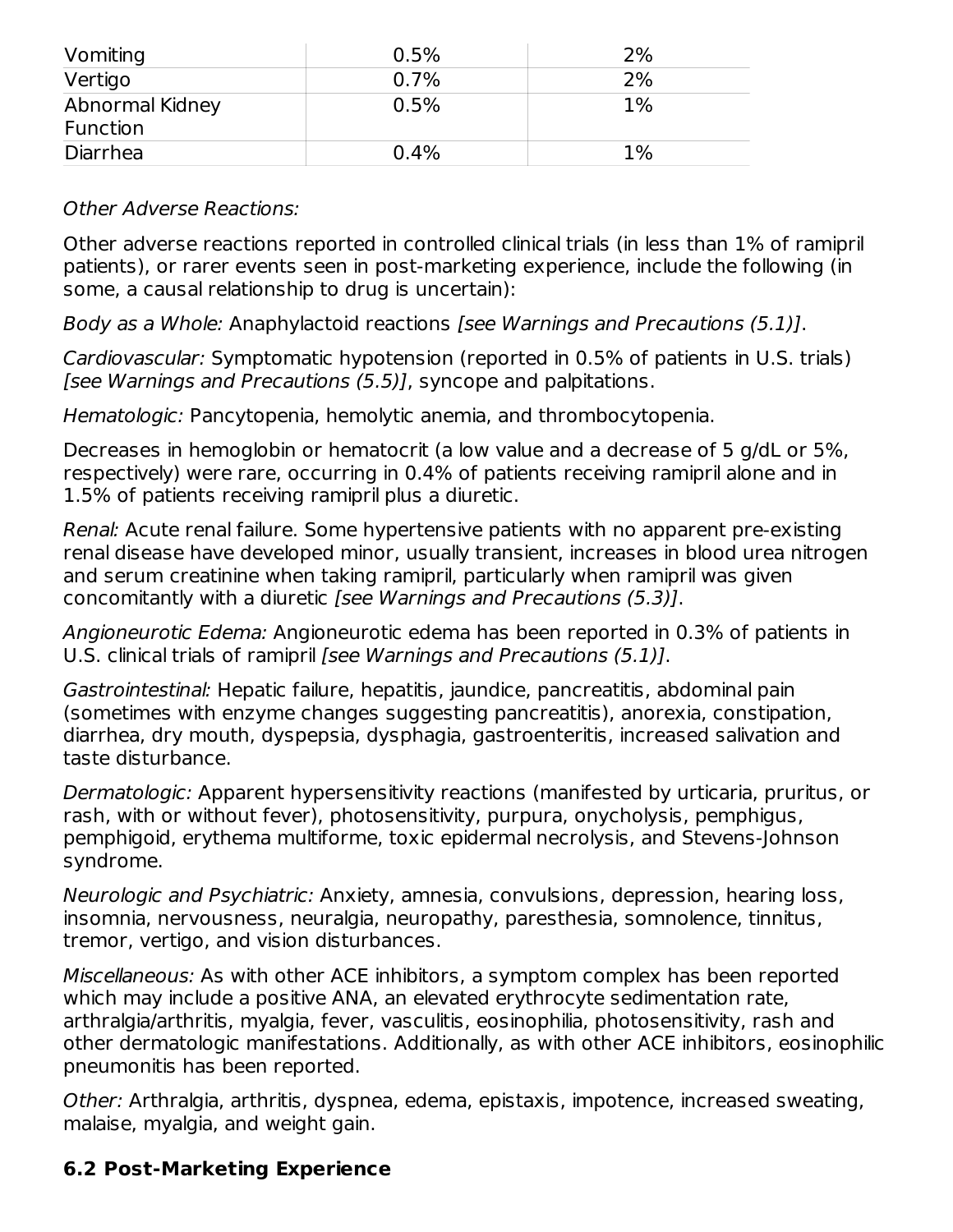In addition to adverse reactions reported from clinical trials, there have been rare reports of hypoglycemia reported during ramipril therapy when given to patients concomitantly taking oral hypoglycemic agents or insulin. The causal relationship is unknown.

# **6.3 Clinical Laboratory Test Findings**

## Creatinine and Blood Urea Nitrogen:

Increases in creatinine levels occurred in 1.2% of patients receiving ramipril alone, and in 1.5% of patients receiving ramipril and a diuretic. Increases in blood urea nitrogen levels occurred in 0.5% of patients receiving ramipril alone and in 3% of patients receiving ramipril with a diuretic. None of these increases required discontinuation of treatment. Increases in these laboratory values are more likely to occur in patients with renal insufficiency or those pretreated with a diuretic and, based on experience with other ACE inhibitors, would be expected to be especially likely in patients with renal artery stenosis [see Warnings and Precautions (5.3)]. As ramipril decreases aldosterone secretion, elevation of serum potassium can occur. Use potassium supplements and potassium sparing diuretics with caution, and monitor the patient's serum potassium frequently [see Warnings and Precautions (5.8)].

#### Hemoglobin and Hematocrit:

Decreases in hemoglobin or hematocrit (a low value and a decrease of 5 g/dL or 5%, respectively) were rare, occurring in 0.4% of patients receiving ramipril alone and in 1.5% of patients receiving ramipril plus a diuretic. No U.S. patients discontinued treatment because of decreases in hemoglobin or hematocrit.

#### Other (Causal Relationships Unknown):

Clinically important changes in standard laboratory tests were rarely associated with ramipril administration. Elevations of liver enzymes, serum bilirubin, uric acid, and blood glucose have been reported, as have cases of hyponatremia and scattered incidents of leukopenia, eosinophilia, and proteinuria. In U.S. trials, less than 0.2% of patients discontinued treatment for laboratory abnormalities; all of these were cases of proteinuria or abnormal liver-function tests.

# **7 DRUG INTERACTIONS**

# **7.1 Diuretics**

Patients on diuretics, especially those in whom diuretic therapy was recently instituted, may occasionally experience an excessive reduction of blood pressure after initiation of therapy with ramipril. The possibility of hypotensive effects with ramipril can be minimized by either decreasing or discontinuing the diuretic or increasing the salt intake prior to initiation of treatment with ramipril. If this is not possible, reduce the starting dose [see Dosage and Administration (2)].

# **7.2 Agents Increasing Serum Potassium**

Co-administration of ramipril with other drugs that raise serum potassium levels may result in hyperkalemia. Monitor serum potassium in such patients.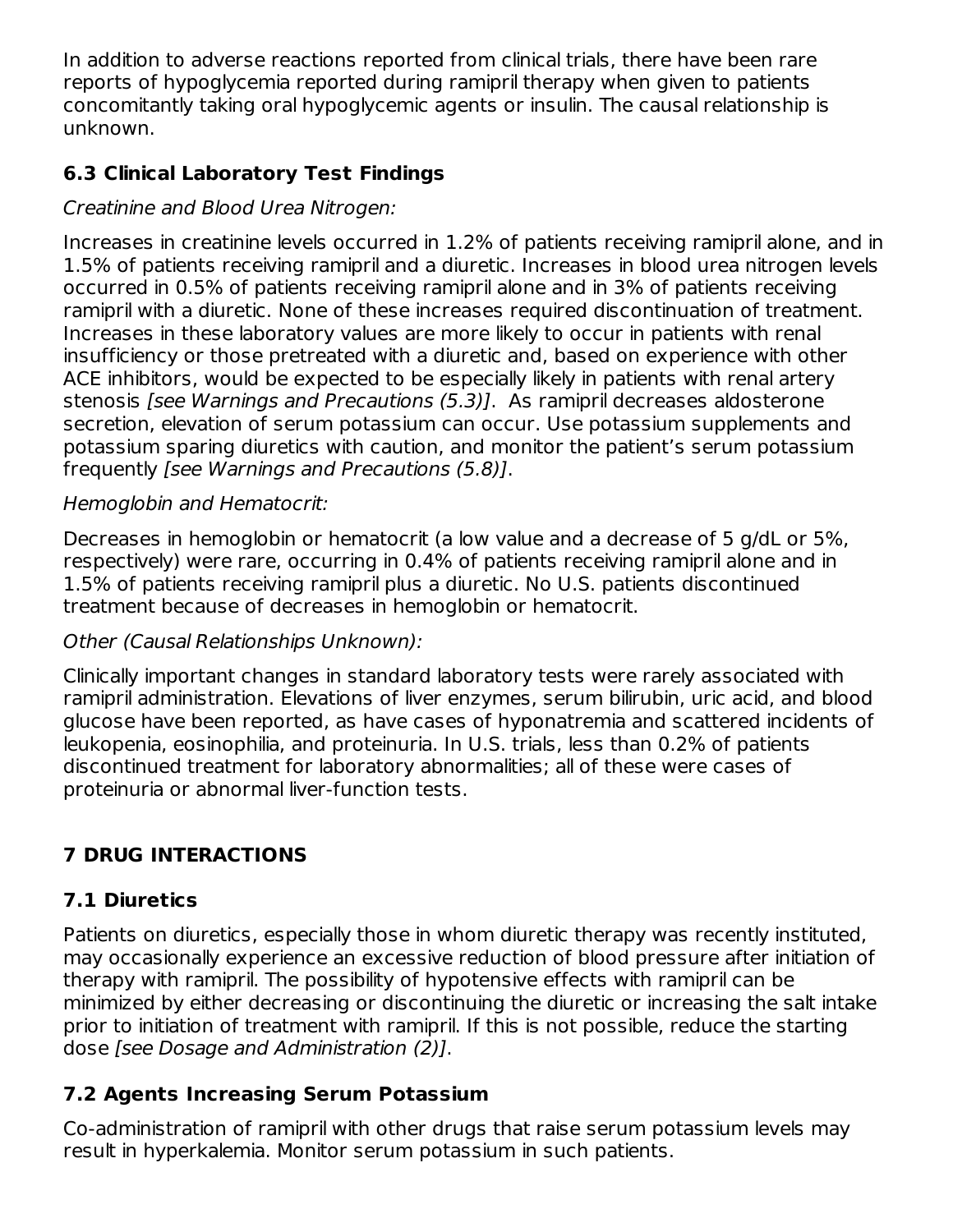# **7.3 Other Agents Affecting RAS**

In general, avoid combined use of RAS inhibitors [see Warnings and Precautions (5.7)]. Do not co-administer aliskiren with ramipril in patients with diabetes [see] Contraindications (4)].

### **7.4 Lithium**

Increased serum lithium levels and symptoms of lithium toxicity have been reported in patients receiving ACE inhibitors during therapy with lithium; therefore, frequent monitoring of serum lithium levels is recommended. If a diuretic is also used, the risk of lithium toxicity may be increased.

## **7.5 Gold**

Nitritoid reactions (symptoms include facial flushing, nausea, vomiting and hypotension) have been reported rarely in patients on therapy with injectable gold (sodium aurothiomalate) and concomitant ACE inhibitor therapy including ramipril.

#### **7.6 Non-Steroidal Anti-Inflammatory Agents including Selective Cyclooxygenase-2 Inhibitors (COX-2 Inhibitors)**

In patients who are elderly, volume-depleted (including those on diuretic therapy), or with compromised renal function, co-administration of NSAIDs, including selective COX-2 inhibitors, with ACE inhibitors, including ramipril, may result in deterioration of renal function, including possible acute renal failure. These effects are usually reversible. Monitor renal function periodically in patients receiving ramipril and NSAID therapy.

The antihypertensive effect of ACE inhibitors, including ramipril, may be attenuated by NSAIDs.

# **7.7 mTOR Inhibitors or Other Drugs Known to Cause Angioedema**

Patients taking concomitant mTOR inhibitor (e.g. temsirolimus) therapy or a neprilysin inhibitor may be at increased risk for angioedema [see Warnings and Precautions (5.1)].

# **8 USE IN SPECIFIC POPULATIONS**

### **8.1 Pregnancy**

### Pregnancy Categories D:

Use of drugs that act on the renin-angiotensin system during the second and third trimesters of pregnancy reduces fetal renal function and increases fetal and neonatal morbidity and death. Resulting oligohydramnios can be associated with fetal lung hypoplasia and skeletal deformations. Potential neonatal adverse effects include skull hypoplasia, anuria, hypotension, renal failure, and death. When pregnancy is detected, discontinue ramipril as soon as possible. These adverse outcomes are usually associated with use of these drugs in the second and third trimester of pregnancy. Most epidemiologic studies examining fetal abnormalities after exposure to antihypertensive use in the first trimester have not distinguished drugs affecting the renin-angiotensin system from other antihypertensive agents. Appropriate management of maternal hypertension during pregnancy is important to optimize outcomes for both mother and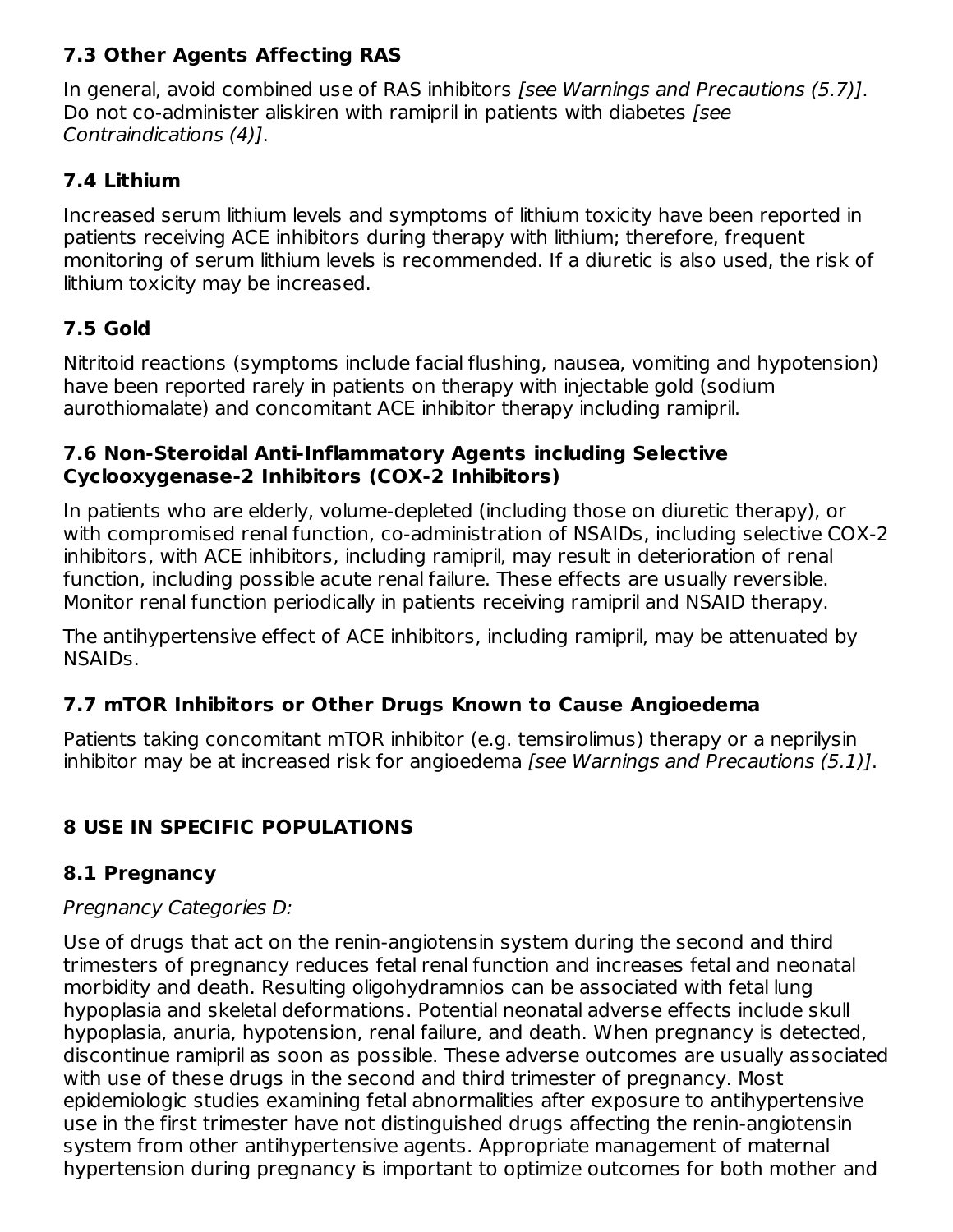fetus.

In the unusual case that there is no appropriate alternative to therapy with drugs affecting the renin-angiotensin system for a particular patient, apprise the mother of the potential risk to the fetus. Perform serial ultrasound examinations to assess the intraamniotic environment. If oligohydramnios is observed, discontinue ramipril unless it is considered life-saving for the mother. Fetal testing may be appropriate, based on the week of pregnancy. Patients and physicians should be aware, however, that oligohydramnios may not appear until after the fetus has sustained irreversible injury. Closely observe infants with histories of in utero exposure to ramipril for hypotension, oliguria, and hyperkalemia [see Use in Specific Populations (8.4)].

# **8.3 Nursing Mothers**

Ingestion of a single 10 mg oral dose of ramipril resulted in undetectable amounts of ramipril and its metabolites in breast milk. However, because multiple doses may produce low milk concentrations that are not predictable from a single dose, do not use ramipril in nursing mothers.

# **8.4 Pediatric Use**

## Neonates With a History of In Utero Exposure to Ramipril:

If oliguria or hypotension occurs, direct attention toward support of blood pressure and renal perfusion. Exchange transfusions or dialysis may be required as a means of reversing hypotension and/or substituting for disordered renal function. Ramipril, which crosses the placenta, can be removed from the neonatal circulation by these means, but limited experience has not shown that such removal is central to the treatment of these infants.

Safety and effectiveness in pediatric patients have not been established. Irreversible kidney damage has been observed in very young rats given a single dose of ramipril.

# **8.5 Geriatric Use**

Of the total number of patients who received ramipril in U.S. clinical studies of ramipril 11.0% were ≥65 years of age while 0.2% were ≥75 years of age. No overall differences in effectiveness or safety were observed between these patients and younger patients, and other reported clinical experience has not identified differences in responses between the elderly and younger patients, but greater sensitivity of some older individuals cannot be ruled out.

One pharmacokinetic study conducted in hospitalized elderly patients indicated that peak ramiprilat levels and area under the plasma concentration-time curve (AUC) for ramiprilat are higher in older patients.

# **8.6 Renal Impairment**

A single-dose pharmacokinetic study was conducted in hypertensive patients with varying degrees of renal impairment who received a single 10 mg dose of ramipril. Patients were stratified into four groups based on initial estimates of creatinine clearance: normal (>80 mL/min), mild impairment (40 to 80 mL/min), moderate impairment (15 to 40 mL/min), and severe impairment (<15 mL/min). On average, the AUC<sub>0-24h</sub> for ramiprilat was approximately 1.7-fold higher, 3.0-fold higher, and 3.2-fold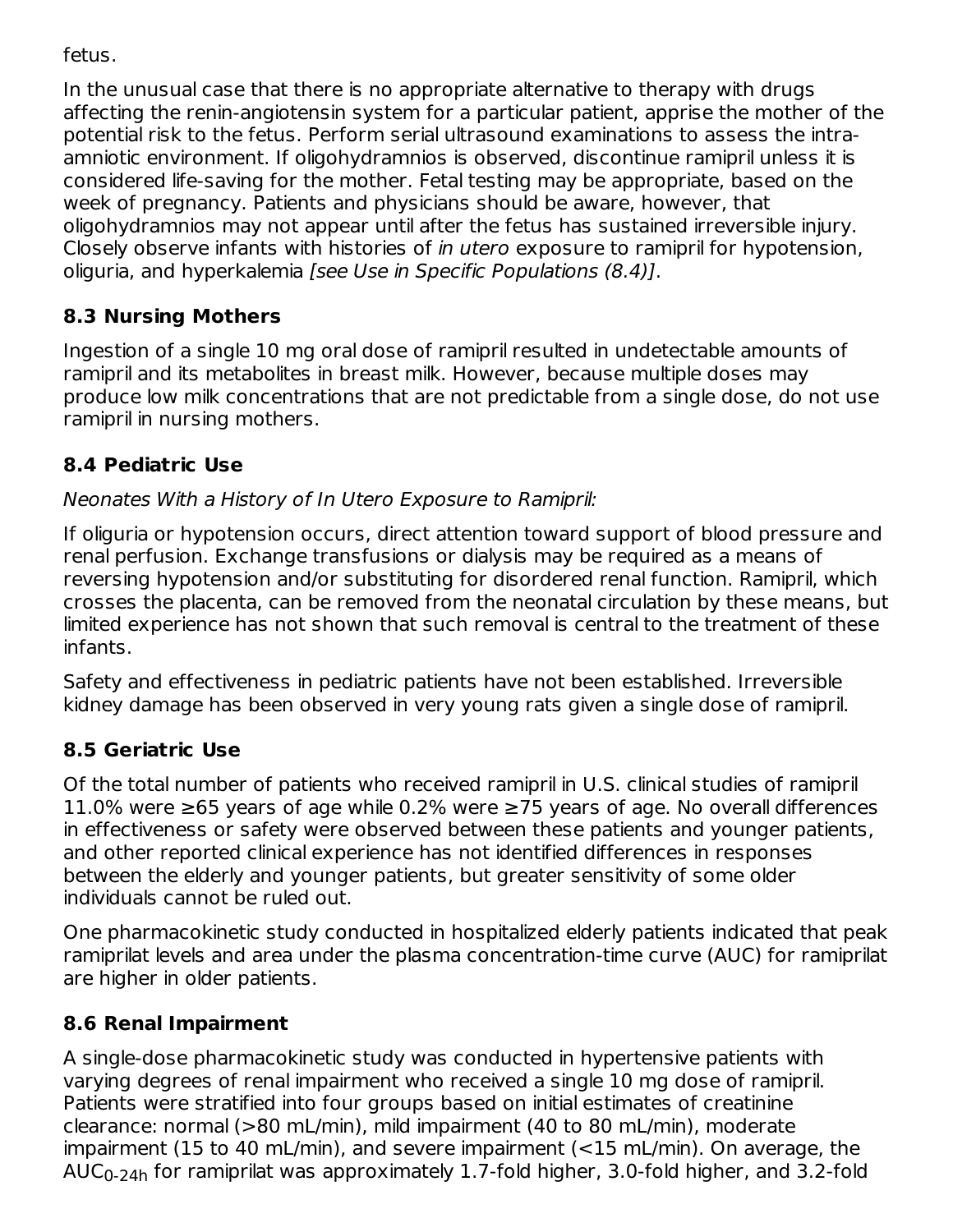higher in the groups with mild, moderate, and severe renal impairment, respectively, compared to the group with normal renal function. Overall, the results suggest that the starting dose of ramipril should be adjusted downward in patients with moderate-tosevere renal impairment.

## **10 OVERDOSAGE**

Single oral doses of ramipril in rats and mice of 10 g/kg to 11 g/kg resulted in significant lethality. In dogs, oral doses as high as 1 g/kg induced only mild gastrointestinal distress. Limited data on human overdosage are available. The most likely clinical manifestations would be symptoms attributable to hypotension.

Laboratory determinations of serum levels of ramipril and its metabolites are not widely available, and such determinations have, in any event, no established role in the management of ramipril overdose.

No data are available to suggest physiological maneuvers (e.g., maneuvers to change the pH of the urine) that might accelerate elimination of ramipril and its metabolites. Similarly, it is not known which, if any, of these substances can be effectively removed from the body by hemodialysis.

Angiotensin II could presumably serve as a specific antagonist‑antidote in the setting of ramipril overdose, but angiotensin II is essentially unavailable outside of scattered research facilities. Because the hypotensive effect of ramipril is achieved through vasodilation and effective hypovolemia, it is reasonable to treat ramipril overdose by infusion of normal saline solution.

# **11 DESCRIPTION**

Ramipril, USP is a 2‑aza‑bicyclo [3.3.0]‑octane‑3‑carboxylic acid derivative. It is a white to almost white, crystalline powder freely soluble in methanol. Ramipril melts between 105°C to 112°C.

The CAS Registry Number is 87333-19-5. Ramipril's chemical name is (2S,3aS,6aS)‑1- [(S)‑N‑[(S)‑1-Carboxy‑3‑phenylpropyl]alanyl]octahydrocyclopenta[b]pyrrole‑2‑carboxylic acid, 1‑ethyl ester.

Ramipril Capsules, USP are available for oral administration containing either 1.25 mg, 2.5 mg, 5 mg or 10 mg ramipril, USP and the following inactive ingredient: pregelatinized starch. Each capsule shell contains black monogramming ink, gelatin and titanium dioxide. The black monogramming ink contains: black iron oxide, FD&C blue #2, FD&C red #40, FD&C yellow #6, propylene glycol and shellac glaze. The 1.25 mg capsule shell contains D&C yellow #10 and FD&C yellow #6. The 2.5 mg capsule shell contains FD&C yellow #6. The 5 mg capsule shell contains D&C red #28, FD&C blue #1 and FD&C yellow #6. The 10 mg capsule shell contains D&C red #28 and FD&C blue #1.

The structural formula for ramipril is: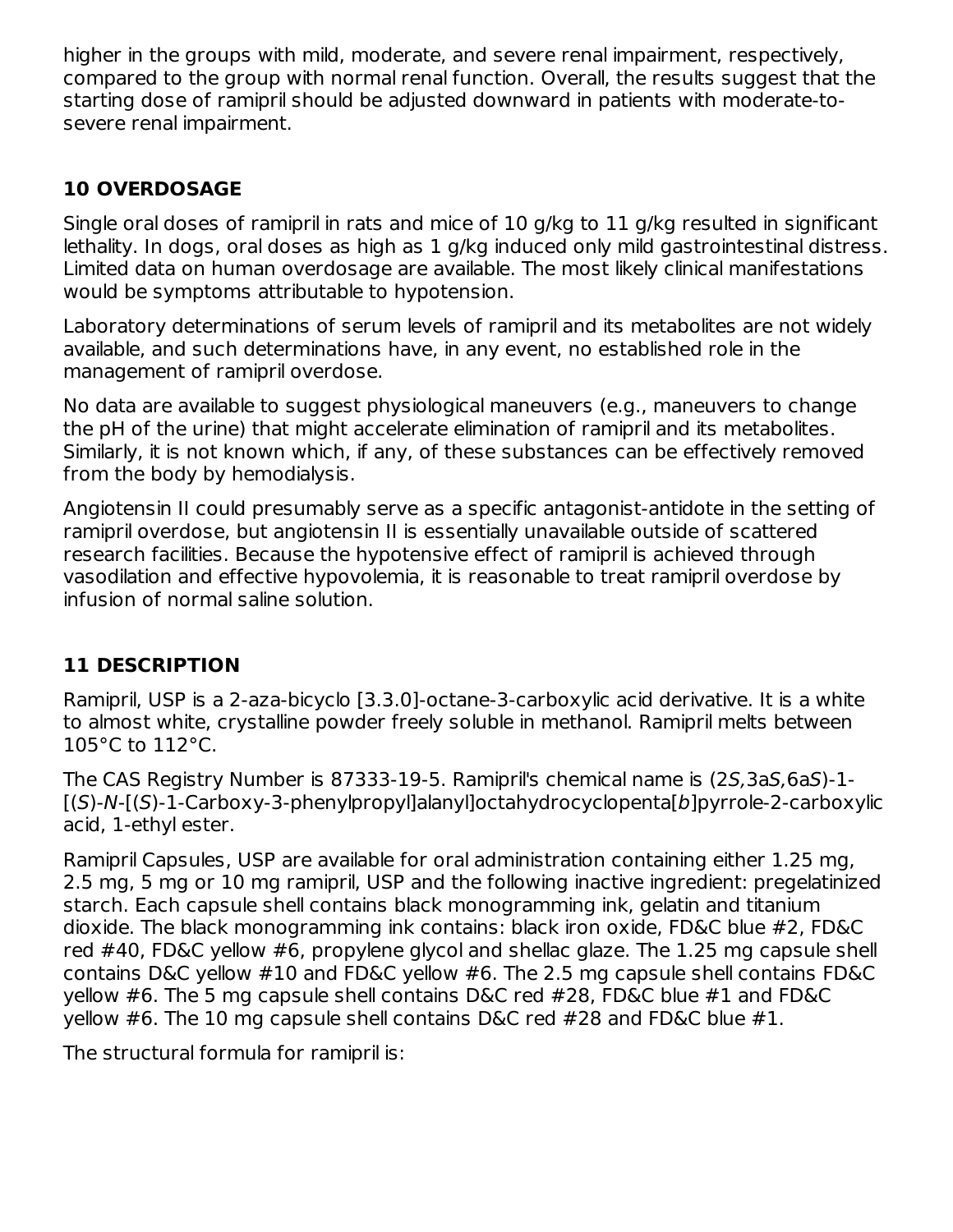

Its molecular formula is  $C_{23}H_{32}N_2O_5$ , and its molecular weight is 416.51.

Ramiprilat, the diacid metabolite of ramipril, is a non‑sulfhydryl ACE inhibitor. Ramipril is converted to ramiprilat by hepatic cleavage of the ester group.

# **12 CLINICAL PHARMACOLOGY**

### **12.1 Mechanism of Action**

Ramipril and ramiprilat inhibit ACE in human subjects and animals. Angiotensin converting enzyme is a peptidyl dipeptidase that catalyzes the conversion of angiotensin I to the vasoconstrictor substance, angiotensin II. Angiotensin II also stimulates aldosterone secretion by the adrenal cortex. Inhibition of ACE results in decreased plasma angiotensin II, which leads to decreased vasopressor activity and to decreased aldosterone secretion. The latter decrease may result in a small increase of serum potassium. In hypertensive patients with normal renal function treated with ramipril alone for up to 56 weeks, approximately 4% of patients during the trial had an abnormally high serum potassium and an increase from baseline greater than 0.75 mEq/L, and none of the patients had an abnormally low potassium and a decrease from baseline greater than 0.75 mEq/L. In the same study, approximately 2% of patients treated with ramipril and hydrochlorothiazide for up to 56 weeks had abnormally high potassium values and an increase from baseline of 0.75 mEq/L or greater; and approximately 2% had abnormally low values and decreases from baseline of 0.75 mEq/L or greater [see Warnings and Precautions (5.8)]. Removal of angiotensin II negative feedback on renin secretion leads to increased plasma renin activity.

The effect of ramipril on hypertension appears to result at least in part from inhibition of both tissue and circulating ACE activity, thereby reducing angiotensin II formation in tissue and plasma.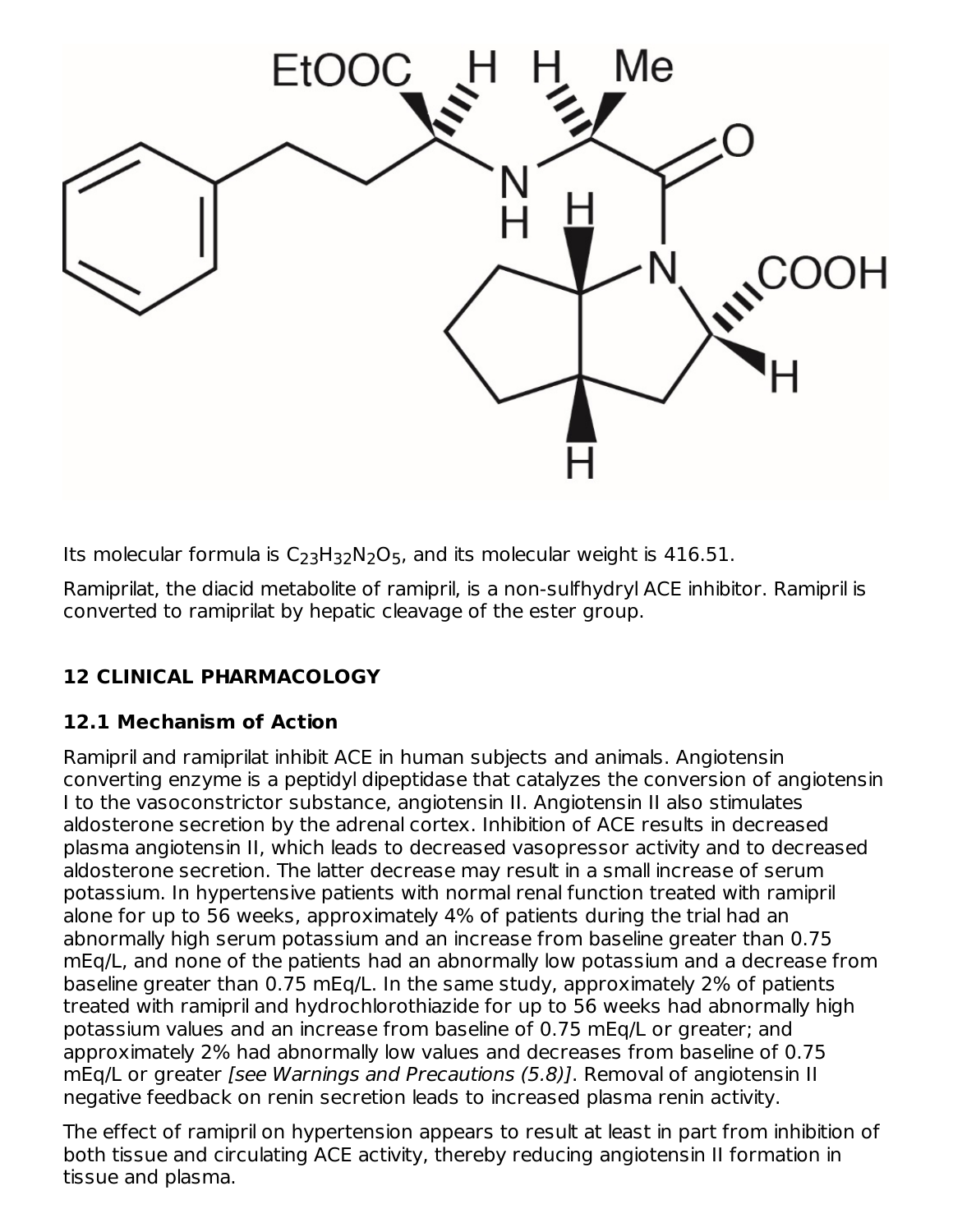Angiotensin converting enzyme is identical to kininase, an enzyme that degrades bradykinin. Whether increased levels of bradykinin, a potent vasopressor peptide, play a role in the therapeutic effects of ramipril remains to be elucidated.

While the mechanism through which ramipril lowers blood pressure is believed to be primarily suppression of the renin‑angiotensin‑aldosterone system, ramipril has an antihypertensive effect even in patients with low‑renin hypertension. Although ramipril was antihypertensive in all races studied, Black hypertensive patients (usually a low-renin hypertensive population) had a blood pressure lowering response to monotherapy, albeit a smaller average response, than non‑Black patients.

## **12.2 Pharmacodynamics**

Single doses of ramipril of 2.5 mg to 20 mg produce approximately 60% to 80% inhibition of ACE activity 4 hours after dosing with approximately 40% to 60% inhibition after 24 hours. Multiple oral doses of ramipril of 2.0 mg or more cause plasma ACE activity to fall by more than 90% 4 hours after dosing, with over 80% inhibition of ACE activity remaining 24 hours after dosing. The more prolonged effect of even small multiple doses presumably reflects saturation of ACE binding sites by ramiprilat and relatively slow release from those sites.

#### **12.3 Pharmacokinetics**

#### Absorption:

Following oral administration of ramipril, peak plasma concentrations (C $_{\sf max}$ ) of ramipril are reached within 1 hour. The extent of absorption is at least 50% to 60% and is not significantly influenced by the presence of food in the gastrointestinal tract, although the rate of absorption is reduced.

In a trial in which subjects received ramipril capsules or the contents of identical capsules dissolved in water, dissolved in apple juice, or suspended in applesauce, serum ramiprilat levels were essentially unrelated to the use or non-use of the concomitant liquid or food.

### Distribution:

Cleavage of the ester group (primarily in the liver) converts ramipril to its active diacid metabolite, ramiprilat. Peak plasma concentrations of ramiprilat are reached 2 to 4 hours after drug intake. The serum protein binding of ramipril is about 73% and that of ramiprilat about 56%; in vitro, these percentages are independent of concentration over the range of 0.01 mcg/mL to 10 mcg/mL.

#### Metabolism:

Ramipril is almost completely metabolized to ramiprilat, which has about 6 times the ACE inhibitory activity of ramipril, and to the diketopiperazine ester, the diketopiperazine acid, and the glucuronides of ramipril and ramiprilat, all of which are inactive.

Plasma concentrations of ramipril and ramiprilat increase with increased dose, but are not strictly dose-proportional. The 24-hour AUC for ramiprilat, however, is doseproportional over the 2.5 mg to 20 mg dose range. The absolute bioavailabilities of ramipril and ramiprilat were 28% and 44%, respectively, when 5 mg of oral ramipril was compared with the same dose of ramipril given intravenously.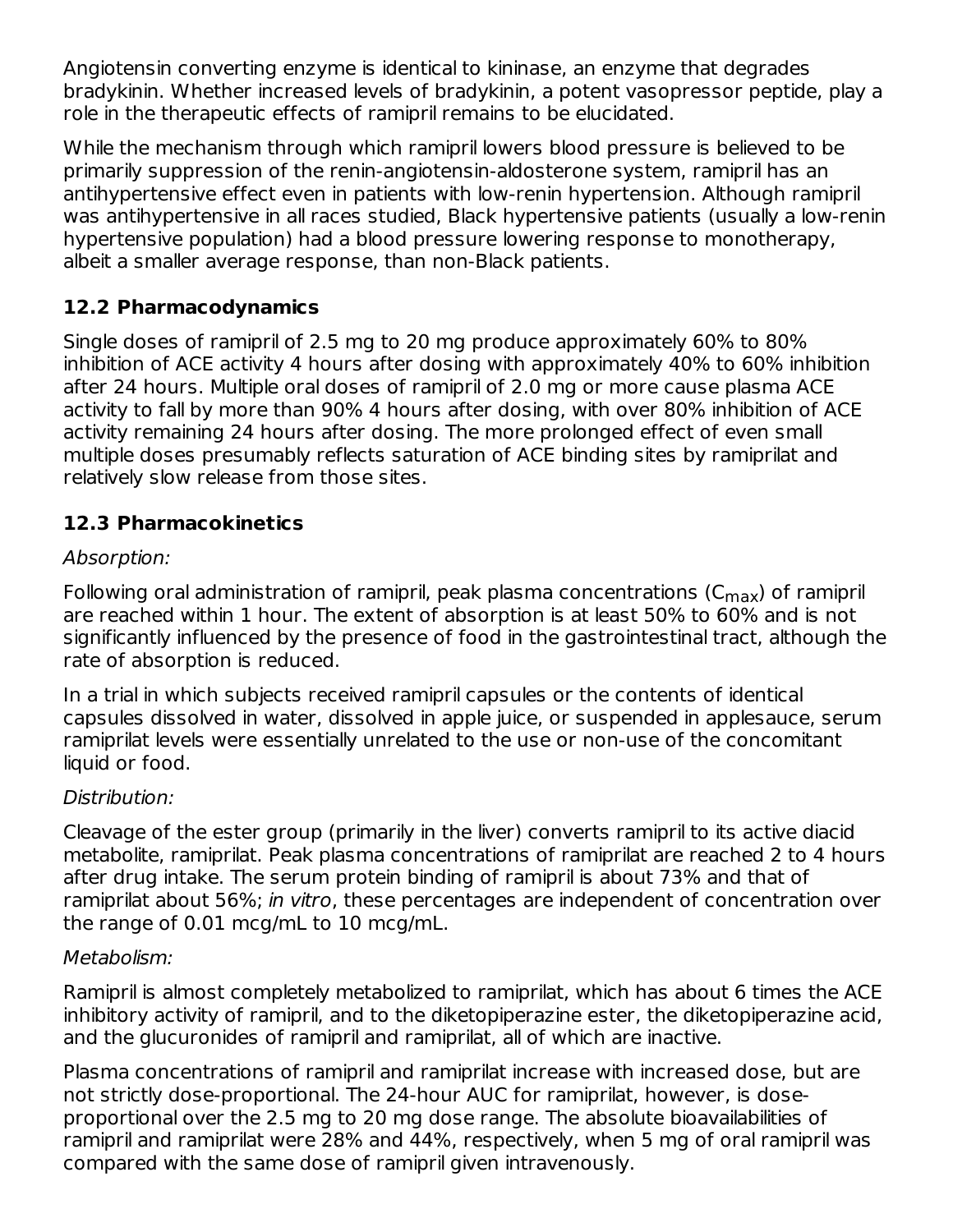After once-daily dosing, steady-state plasma concentrations of ramiprilat are reached by the fourth dose. Steady-state concentrations of ramiprilat are somewhat higher than those seen after the first dose of ramipril, especially at low doses (2.5 mg), but the difference is clinically insignificant.

Plasma concentrations of ramiprilat decline in a triphasic manner (initial rapid decline, apparent elimination phase, terminal elimination phase). The initial rapid decline, which represents distribution of the drug into a large peripheral compartment and subsequent binding to both plasma and tissue ACE, has a half‑life of 2 to 4 hours. Because of its potent binding to ACE and slow dissociation from the enzyme, ramiprilat shows two elimination phases. The apparent elimination phase corresponds to the clearance of free ramiprilat and has a half‑life of 9 to 18 hours. The terminal elimination phase has a prolonged half‑life (>50 hours) and probably represents the binding/dissociation kinetics of the ramiprilat/ACE complex. It does not contribute to the accumulation of the drug. After multiple daily doses of ramipril 5 mg to 10 mg, the half‑life of ramiprilat concentrations within the therapeutic range was 13 to 17 hours.

In patients with creatinine clearance less than  $< 40$  mL/min/1.73 m<sup>2</sup>, peak levels of ramiprilat are approximately doubled, and trough levels may be as much as quintupled. In multiple-dose regimens, the total exposure to ramiprilat (AUC) in these patients is 3 to 4 times as large as it is in patients with normal renal function who receive similar doses.

In patients with impaired liver function, the metabolism of ramipril to ramiprilat appears to be slowed, possibly because of diminished activity of hepatic esterases, and plasma ramipril levels in these patients are increased about 3‑fold. Peak concentrations of ramiprilat in these patients, however, are not different from those seen in subjects with normal hepatic function, and the effect of a given dose on plasma ACE activity does not vary with hepatic function.

#### Excretion:

After oral administration of ramipril, about 60% of the parent drug and its metabolites are eliminated in the urine, and about 40% is found in the feces. Drug recovered in the feces may represent both biliary excretion of metabolites and/or unabsorbed drug, however the proportion of a dose eliminated by the bile has not been determined. Less than 2% of the administered dose is recovered in urine as unchanged ramipril.

The urinary excretion of ramipril, ramiprilat, and their metabolites is reduced in patients with impaired renal function. Compared to normal subjects, patients with creatinine clearance <40 mL/min/1.73 m<sup>2</sup> had higher peak and trough ramiprilat levels and slightly longer times to peak concentrations.

# **13 NONCLINICAL TOXICOLOGY**

### **13.1 Carcinogenesis, Mutagenesis, Impairment of Fertility**

No evidence of a tumorigenic effect was found when ramipril was given by gavage to rats for up to 24 months at doses of up to 500 mg/kg/day or to mice for up to 18 months at doses of up to 1000 mg/kg/day. (For either species, these doses are about 200 times the maximum recommended human dose when compared on the basis of body surface area.) No mutagenic activity was detected in the Ames test in bacteria, the micronucleus test in mice, unscheduled DNA synthesis in a human cell line, or a forward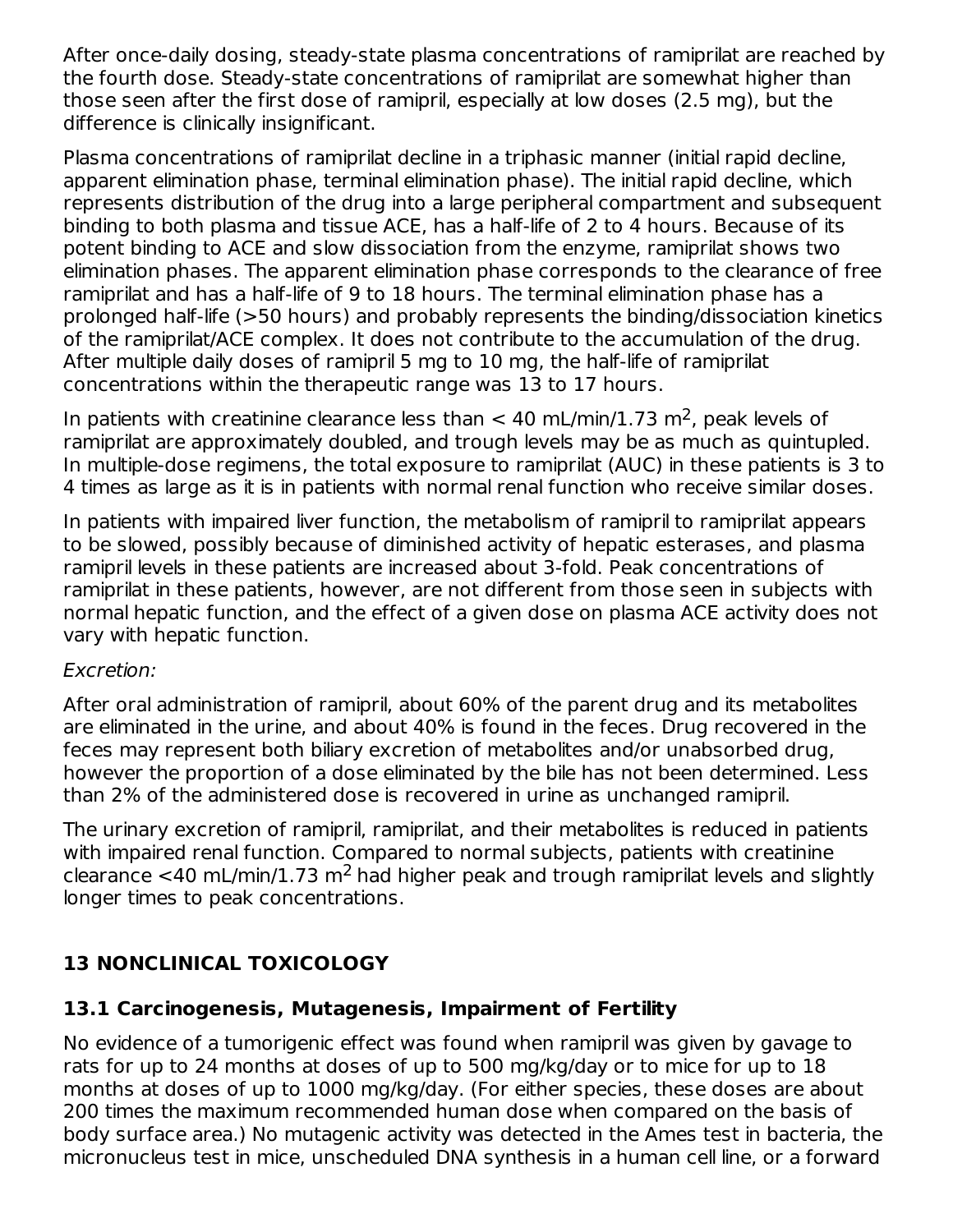gene‑mutation assay in a Chinese hamster ovary cell line. Several metabolites and degradation products of ramipril were also negative in the Ames test. A study in rats with dosages as great as 500 mg/kg/day did not produce adverse effects on fertility.

No teratogenic effects of ramipril were seen in studies of pregnant rats, rabbits, and cynomologus monkeys. On a body surface area basis, the doses used were up to approximately 400 times (in rats and monkeys) and 2 times (in rabbits) the recommended human dose.

# **14 CLINICAL STUDIES**

# **14.1 Hypertension**

Ramipril has been compared with other ACE inhibitors, beta-blockers, and thiazide diuretics as monotherapy for hypertension. It was approximately as effective as other ACE inhibitors and as atenolol.

Administration of ramipril to patients with mild to moderate hypertension results in a reduction of both supine and standing blood pressure to about the same extent with no compensatory tachycardia. Symptomatic postural hypotension is infrequent, although it can occur in patients who are salt- and/or volume-depleted [see Warnings and Precautions (5.5)]. Use of ramipril in combination with thiazide diuretics gives a blood pressure lowering effect greater than that seen with either agent alone.

In single-dose studies, doses of 5 mg to 20 mg of ramipril lowered blood pressure within 1 to 2 hours, with peak reductions achieved 3 to 6 hours after dosing. The antihypertensive effect of a single dose persisted for 24 hours. In longer term (4 to 12 weeks) controlled studies, once-daily doses of 2.5 mg to 10 mg were similar in their effect, lowering supine or standing systolic and diastolic blood pressures 24 hours after dosing by about 6/4 mmHg more than placebo. In comparisons of peak vs. trough effect, the trough effect represented about 50 to 60% of the peak response. In a titration study comparing divided (bid) vs. qd treatment, the divided regimen was superior, indicating that for some patients, the antihypertensive effect with once-daily dosing is not adequately maintained.

In most trials, the antihypertensive effect of ramipril increased during the first several weeks of repeated measurements. The antihypertensive effect of ramipril has been shown to continue during long-term therapy for at least 2 years. Abrupt withdrawal of ramipril has not resulted in a rapid increase in blood pressure. Ramipril has been compared with other ACE inhibitors, beta-blockers, and thiazide diuretics. Ramipril was approximately as effective as other ACE inhibitors and as atenolol. In both Caucasians and Blacks, hydrochlorothiazide (25 or 50 mg) was significantly more effective than ramipril.

Ramipril was less effective in blacks than in Caucasians. The effectiveness of ramipril was not influenced by age, sex, or weight.

In a baseline controlled study of 10 patients with mild essential hypertension, blood pressure reduction was accompanied by a 15% increase in renal blood flow. In healthy volunteers, glomerular filtration rate was unchanged.

# **14.2 Reduction in Risk of Myocardial Infarction, Stroke, and Death from**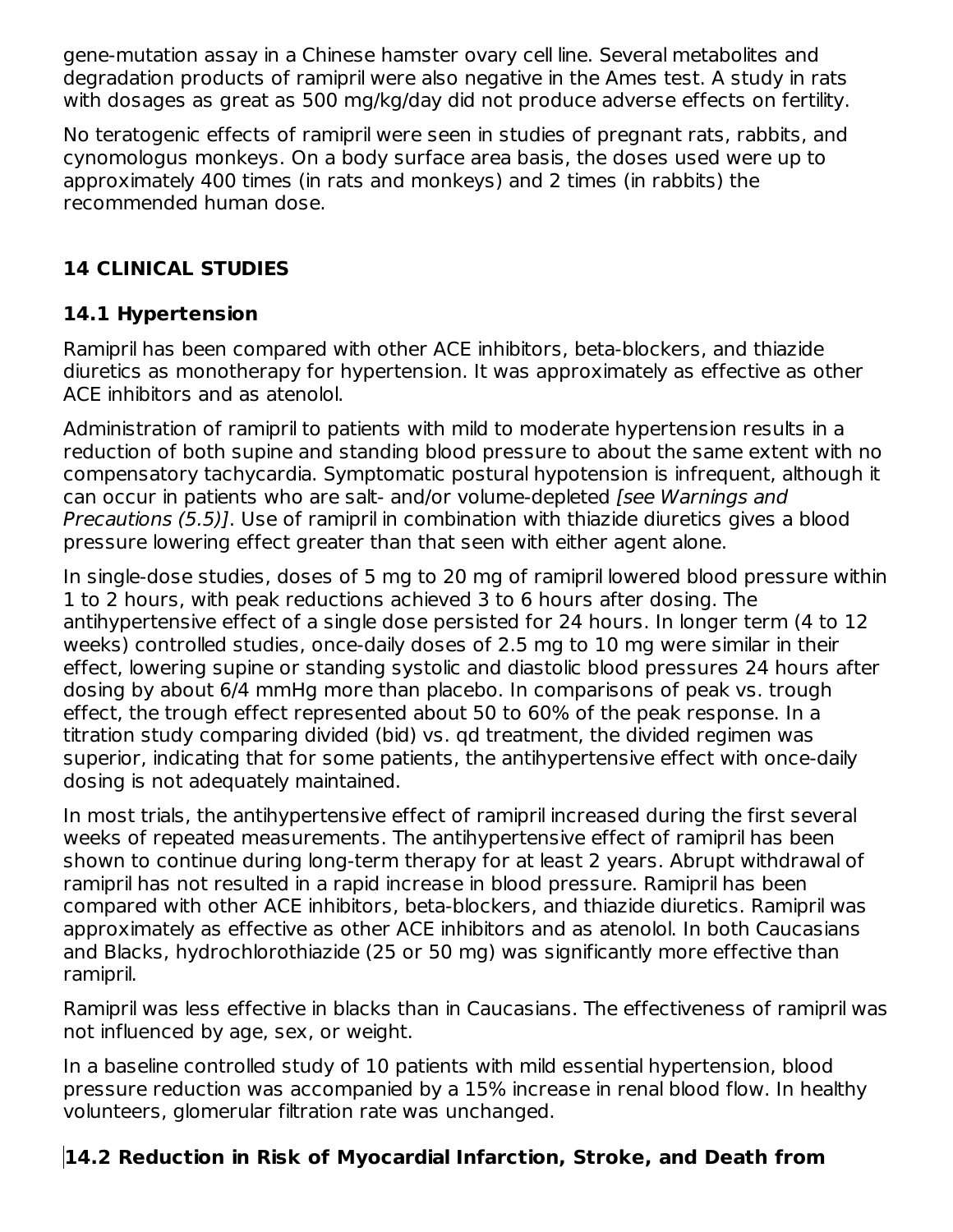## **Cardiovascular Causes**

The HOPE study was a large, multicenter, randomized, double-blind, placebo-controlled, 2 x 2 factorial design study conducted in 9541 patients (4645 on ramipril) who were 55 years or older and considered at high risk of developing a major cardiovascular event because of a history of coronary artery disease, stroke, peripheral vascular disease, or diabetes that was accompanied by at least one other cardiovascular risk factor (hypertension, elevated total cholesterol levels, low HDL levels, cigarette smoking, or documented microalbuminuria). Patients were either normotensive or under treatment with other antihypertensive agents. Patients were excluded if they had clinical heart failure or were known to have a low ejection fraction (<0.40). This study was designed to examine the long-term (mean of 5 years) effects of ramipril (10 mg orally once daily) on the combined endpoint of myocardial infarction, stroke, or death from cardiovascular causes.

The HOPE study results showed that ramipril (10 mg/day) significantly reduced the rate of myocardial infarction, stroke, or death from cardiovascular causes (826/4652 vs. 651/4645, relative risk 0.78), as well as the rates of the 3 components of the combined endpoint. The relative risk of the composite outcomes in the ramipril group as compared to the placebo group was 0.78% (95% confidence interval, 0.70–0.86). The effect was evident after about 1 year of treatment.

| <b>Outcome</b>                                                          | <b>Placebo</b><br>Ramipril<br>$(N=4645)$<br>$(N=4652)$<br>$n$ (%)<br>$n$ (%) |             | <b>Relative Risk</b><br>(95% CI)<br><b>P-Value</b> |
|-------------------------------------------------------------------------|------------------------------------------------------------------------------|-------------|----------------------------------------------------|
| <b>Combined Endpoint</b>                                                |                                                                              |             |                                                    |
| Myocardial infarction, stroke, or<br>death from cardiovascular<br>cause | 826 (17.8%)                                                                  | 651 (14.0%) | $0.78(0.70-0.86)$<br>$P = 0.0001$                  |
| <b>Component Endpoint</b>                                               |                                                                              |             |                                                    |
| Death from cardiovascular<br>causes                                     | 377 (8.1%)                                                                   | 282 (6.1%)  | $0.74(0.64-0.87)$<br>$P = 0.0002$                  |
| Myocardial infarction                                                   | 570 (12.3%)                                                                  | 459 (9.9%)  | $0.80(0.70-0.90)$<br>$P = 0.0003$                  |
| <b>Stroke</b>                                                           | 226 (4.9%)                                                                   | 156 (3.4%)  | $0.68(0.56-0.84)$<br>$P = 0.0002$                  |
| <b>Overall Mortality</b>                                                |                                                                              |             |                                                    |
| Death from any cause                                                    | 569 (12.2%)                                                                  | 482 (10.4%) | $0.84(0.75-0.95)$<br>$P = 0.005$                   |

**Table 3. Summary of Combined Components and Endpoints―HOPE Study**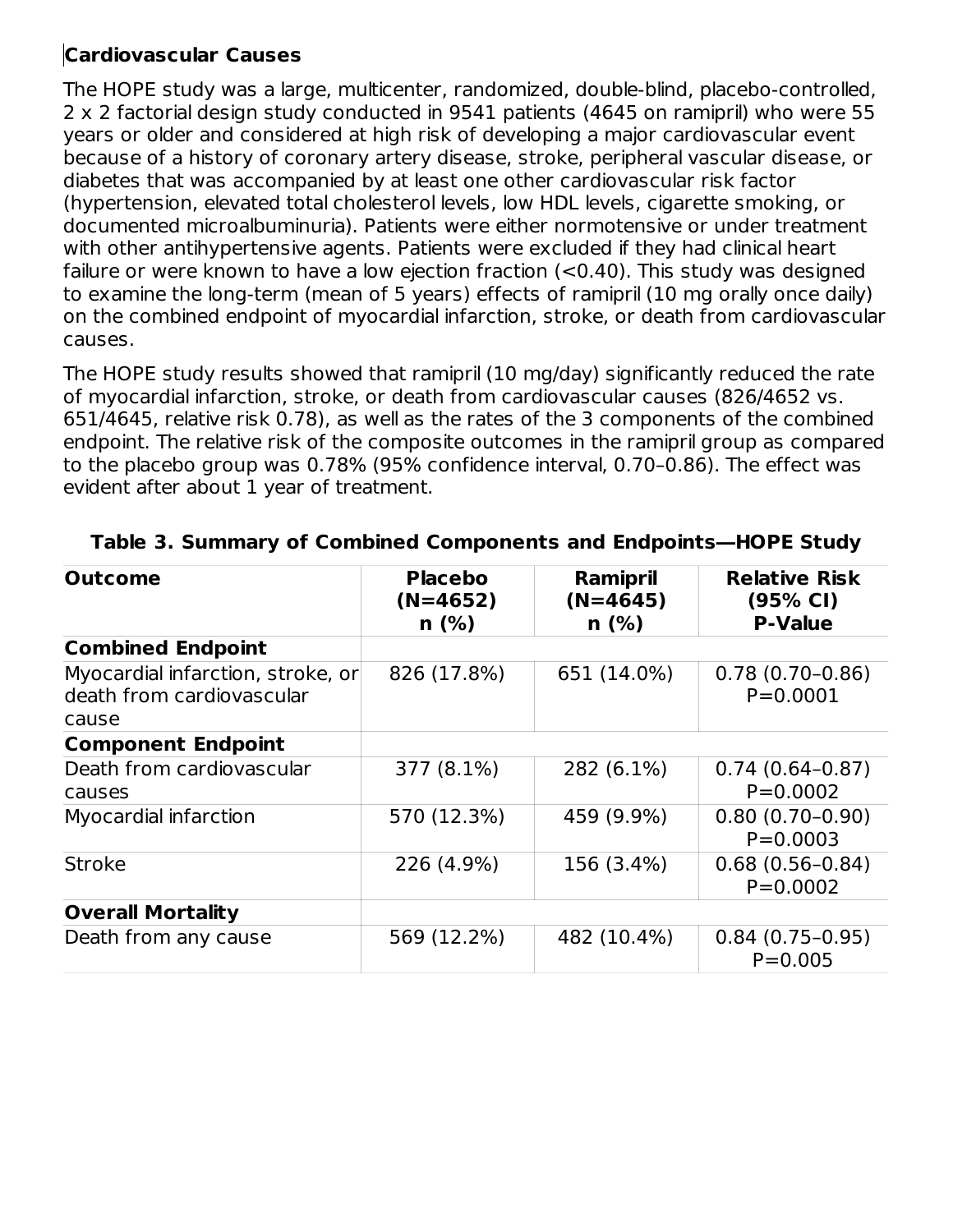

**Figure 1. Kaplan-Meier Estimates of the Composite Outcome of Myocardial Infarction, Stroke, or Death from Cardiovascular Causes in the Ramipril Group and the Placebo Group**

Ramipril was effective in different demographic subgroups (i.e., gender, age), subgroups defined by underlying disease (e.g., cardiovascular disease, hypertension), and subgroups defined by concomitant medication. There were insufficient data to determine whether or not ramipril was equally effective in ethnic subgroups.

This study was designed with a prespecified substudy in diabetics with at least one other cardiovascular risk factor. Effects of ramipril on the combined endpoint and its components were similar in diabetics (N=3577) to those in the overall study population.

| <b>Outcome</b>                                                          | <b>Placebo</b><br>$(N=1769)$<br>n(%) | Ramipril<br>$(N=1808)$<br>n(%) | <b>Relative Risk</b><br><b>Reduction</b><br>(95% CI)<br><b>P-Value</b> |
|-------------------------------------------------------------------------|--------------------------------------|--------------------------------|------------------------------------------------------------------------|
| <b>Combined Endpoint</b>                                                |                                      |                                |                                                                        |
| Myocardial infarction,<br>stroke, or death from<br>cardiovascular cause | 351 (19.8%)                          | 277 (15.3%)                    | $0.25(0.12-0.36)$<br>$P = 0.0004$                                      |
| <b>Component Endpoint</b>                                               |                                      |                                |                                                                        |
| Death from cardiovascular                                               | 172 (9.7%)                           | 112 (6.2%)                     | $0.37(0.21-0.51)$                                                      |

|  |                      | Table 4. Summary of Combined Endpoints and Components in |
|--|----------------------|----------------------------------------------------------|
|  | Diabetics-HOPE Study |                                                          |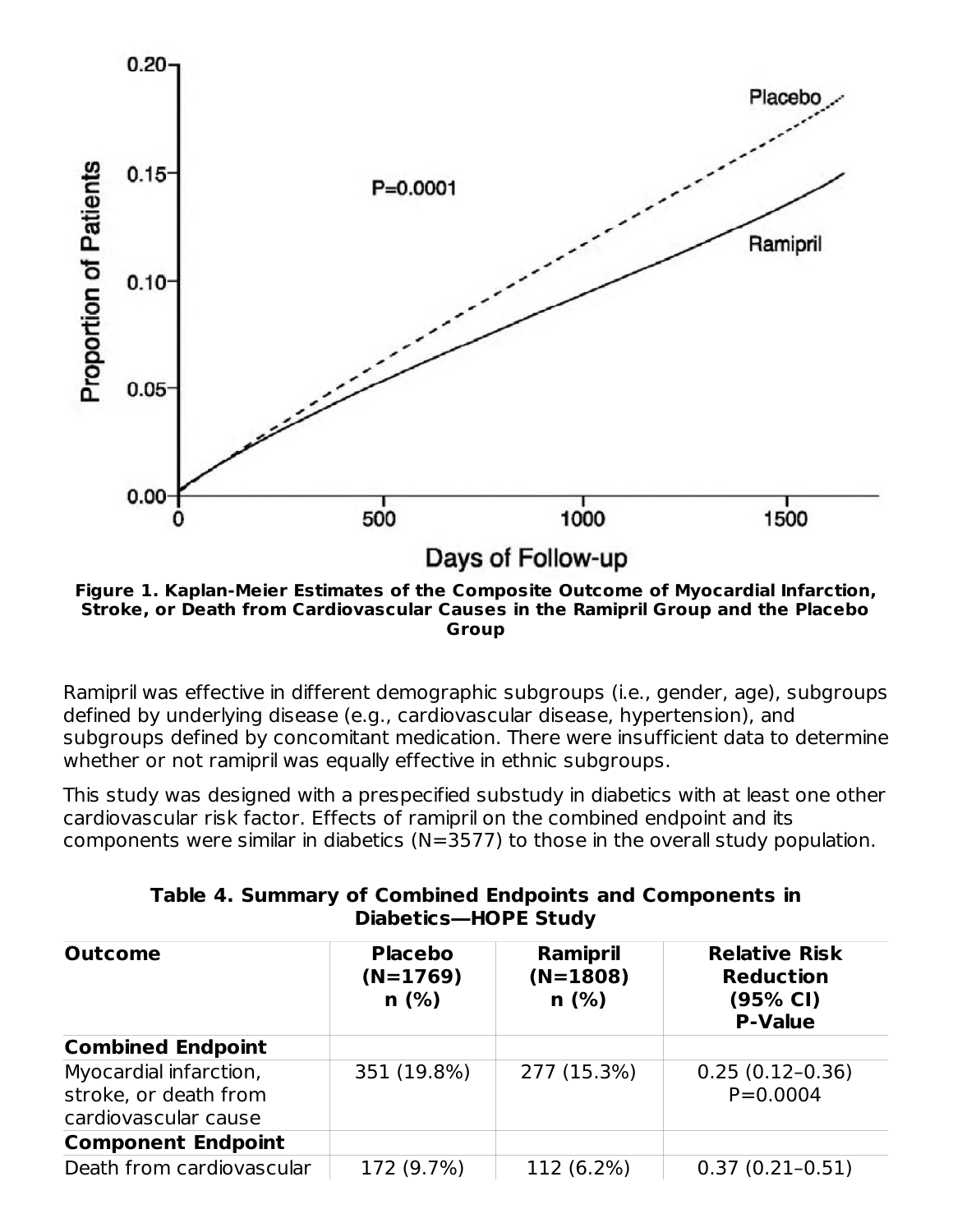| causes                |             |             | $P = 0.0001$                     |
|-----------------------|-------------|-------------|----------------------------------|
| Myocardial infarction | 229 (12.9%) | 185 (10.2%) | $0.22(0.06-0.36)$<br>$P = 0.01$  |
| Stroke                | 108 (6.1%)  | 76 (4.2%)   | $0.33(0.10-0.50)$<br>$P = 0.007$ |

| Overall                               | No. of<br>Patients<br>9297 | Incidence of<br>Composite<br>Outcome<br>in Placebo<br>Group<br>17.8 |  |
|---------------------------------------|----------------------------|---------------------------------------------------------------------|--|
| Cardiovascular disease                | 8162                       | 18.7                                                                |  |
| No cardiovascular disease             | 1135                       | 10.2                                                                |  |
| Diabetes                              | 3577                       | 19.8                                                                |  |
| No diabetes                           | 5720                       | 16.5                                                                |  |
| Age $<$ 65 yr                         | 4169                       | 14.2                                                                |  |
| Age $>65$ yr                          | 5128                       | 20.7                                                                |  |
| Male sex                              | 6817                       | 18.7                                                                |  |
| Female sex                            | 2480                       | 14.4                                                                |  |
| Hypertension                          | 4355                       | 19.5                                                                |  |
| No hypertension                       | 4942                       | 16.3                                                                |  |
| History of coronary artery disease    | 7477                       | 18.6                                                                |  |
| No history of coronary artery disease | 1820                       | 14.2                                                                |  |
| Prior myocardial infarction           | 4892                       | 20.9                                                                |  |
| No prior myocardial infarction        | 4405                       | 14.2                                                                |  |
| Cerebrovascular disease               | 1013                       | 25.9                                                                |  |
| No cerebrovascular disease            | 8284                       | 16.7                                                                |  |
| Peripheral vascular disease           | 4051                       | 22.0                                                                |  |
| No peripheral vascular disease        | 5246                       | 14.3                                                                |  |
| Microalbuminuria                      | 1956                       | 26.4                                                                |  |
| No microalbuminuria                   | 7341                       | 15.4                                                                |  |

Relative Risk in Ramipril Group<br>(95% confidence interval)

**Figure 2. The Beneficial Effect of Treatment with Ramipril on the Composite Outcome of Myocardial Infarction, Stroke, or Death from Cardiovascular Causes Overall and in**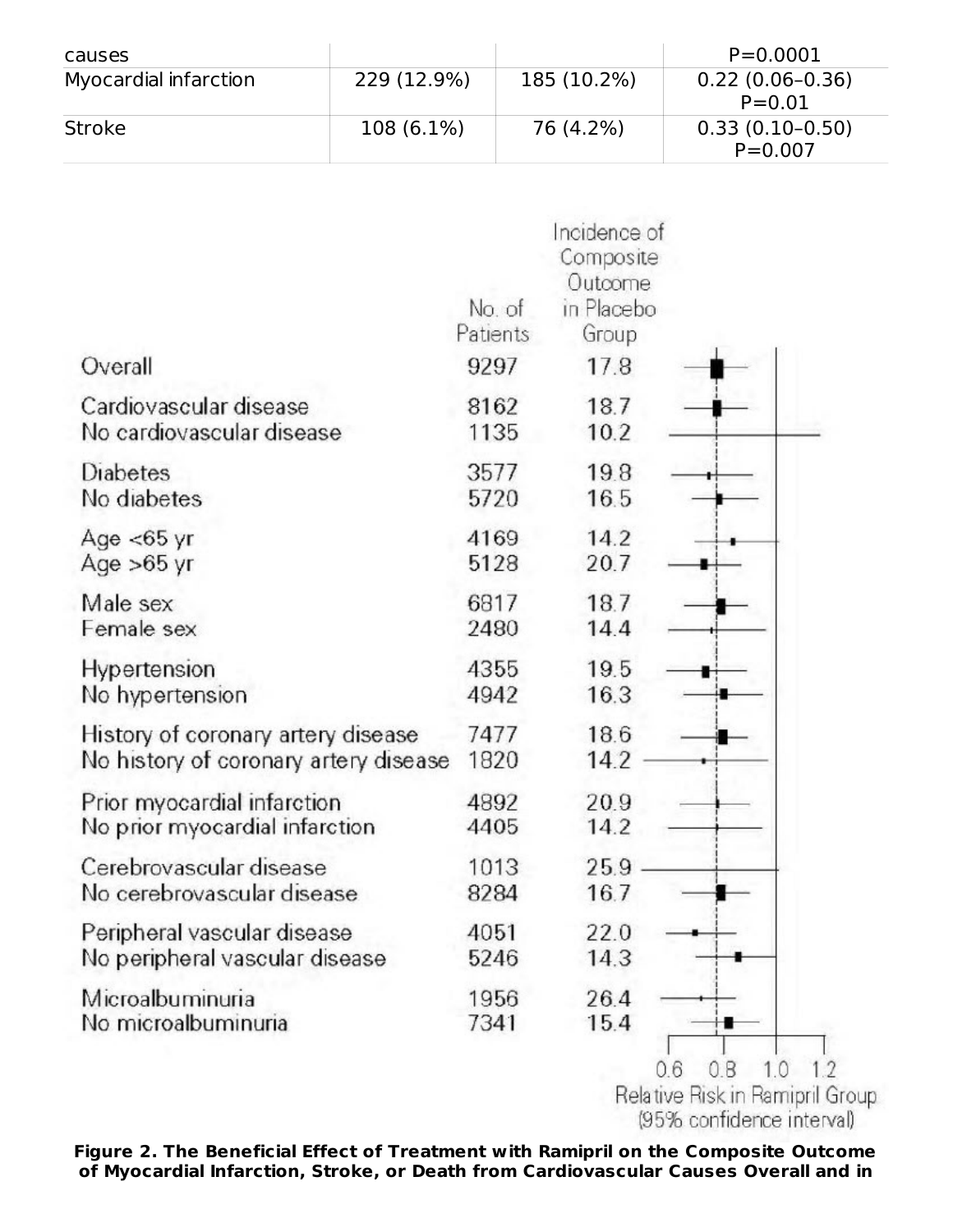Cerebrovascular disease was defined as stroke or transient ischemic attacks. The size of each symbol is proportional to the number of patients in each group. The dashed line indicates overall relative risk.

The benefits of ramipril were observed among patients who were taking aspirin or other anti-platelet agents, beta-blockers, and lipid-lowering agents as well as diuretics and calcium channel blockers.

### **14.3 Heart Failure Post-Myocardial Infarction**

Ramipril was studied in the AIRE trial. This was a multinational (mainly European) 161 center, 2006-patient, double-blind, randomized, parallel-group study comparing ramipril to placebo in stable patients, 2 to 9 days after an acute myocardial infarction, who had shown clinical signs of congestive heart failure at any time after the myocardial infarction. Patients in severe (NYHA class IV) heart failure, patients with unstable angina, patients with heart failure of congenital or valvular etiology, and patients with contraindications to ACE inhibitors were all excluded. The majority of patients had received thrombolytic therapy at the time of the index infarction, and the average time between infarction and initiation of treatment was 5 days.

Patients randomized to ramipril treatment were given an initial dose of 2.5 mg twice daily. If the initial regimen caused undue hypotension, the dose was reduced to 1.25 mg, but in either event doses were titrated upward (as tolerated) to a target regimen (achieved in 77% of patients randomized to ramipril) of 5 mg twice daily. Patients were then followed for an average of 15 months, with the range of follow-up between 6 and 46 months.

The use of ramipril was associated with a 27% reduction (p=0.002) in the risk of death from any cause; about 90% of the deaths that occurred were cardiovascular, mainly sudden death. The risks of progression to severe heart failure and of congestive heart failure-related hospitalization were also reduced, by  $23\%$  (p=0.017) and  $26\%$  (p=0.011), respectively. The benefits of ramipril therapy were seen in both genders, and they were not affected by the exact timing of the initiation of therapy, but older patients may have had a greater benefit than those under 65. The benefits were seen in patients on (and not on) various concomitant medications. At the time of randomization these included aspirin (about 80% of patients), diuretics (about 60%), organic nitrates (about 55%), beta-blockers (about 20%), calcium channel blockers (about 15%), and digoxin (about 12%).

### **16 HOW SUPPLIED/STORAGE AND HANDLING**

#### **Ramipril Capsules, USP**

**1.25 mg capsules are supplied as yellow, opaque capsules with "54 328" printed in black ink on the cap and body, containing a white to off-white powder.**

NDC 0054-0106-25: Bottle of 100 Capsules

**2.5 mg capsules are supplied as orange, opaque capsules with "54 794"**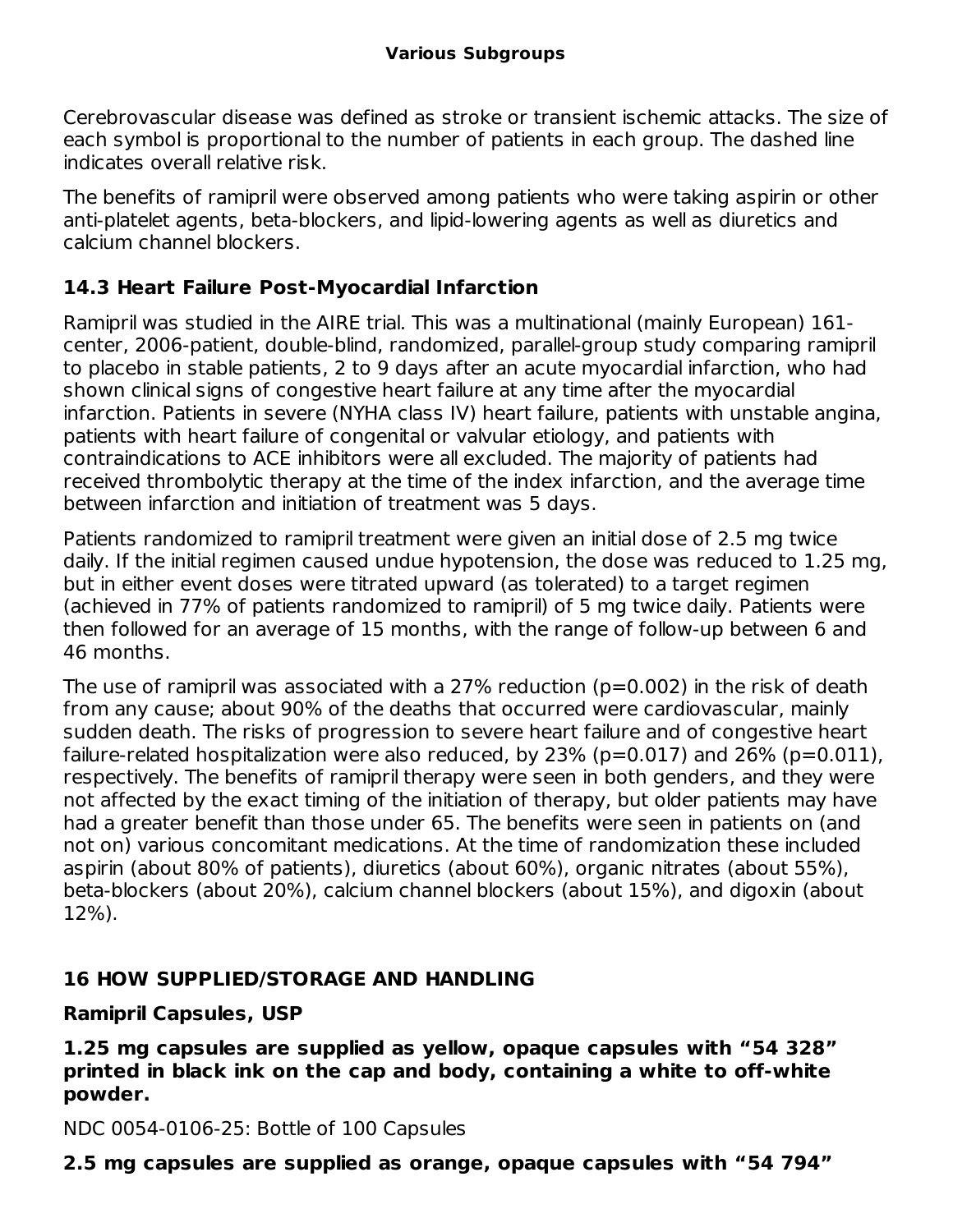#### **printed in black ink on the cap and body, containing a white to off-white powder.**

NDC 0054-0107-25: Bottle of 100 Capsules

NDC 0054-0107-29: Bottle of 500 Capsules

NDC 0054-0107-20: 10x10 Unit-Dose

#### **5 mg capsules are supplied as red, opaque capsules with "54 145" printed in black ink on the cap and body, containing a white to off-white powder.**

NDC 0054-0108-25: Bottle of 100 Capsules

NDC 0054-0108-29: Bottle of 500 Capsules

NDC 0054-0108-20: 10x10 Unit-Dose

#### **10 mg capsules are supplied as blue, opaque capsules with "54 602" printed in black ink on the cap and body, containing a white to off-white powder.**

NDC 0054-0109-25: Bottle of 100 Capsules

NDC 0054-0109-29: Bottle of 500 Capsules

# **Storage**

Store at 20° to 25°C (68° to 77°F). [See USP Controlled Room Temperature.]

Dispense in a tight, light-resistant, child-resistant container as defined in the USP/NF.

# **17 PATIENT COUNSELING INFORMATION**

### Angioedema:

Angioedema, including laryngeal edema, can occur rarely with treatment with ACE inhibitors, especially following the first dose. Advise patients to immediately report any signs or symptoms suggesting angioedema (swelling of face, eyes, lips, or tongue, or difficulty in breathing) and to temporarily discontinue drug until they have consulted with the prescribing physician.

### Neutropenia:

Advise patients to promptly report any indication of infection (e.g., sore throat, fever), which could be a sign of neutropenia.

### Symptomatic Hypotension:

Inform patients that lightheadedness can occur, especially during the first days of therapy, and it should be reported. Advise patients to discontinue ramipril if syncope (fainting) occurs, and to follow up with their health care providers.

Inform patients that inadequate fluid intake or excessive perspiration, diarrhea, or vomiting while taking ramipril can lead to an excessive fall in blood pressure, with the same consequences of lightheadedness and possible syncope.

### Pregnancy:

Tell female patients of childbearing age about the consequences of exposure to ramipril during pregnancy. Discuss treatment options with women planning to become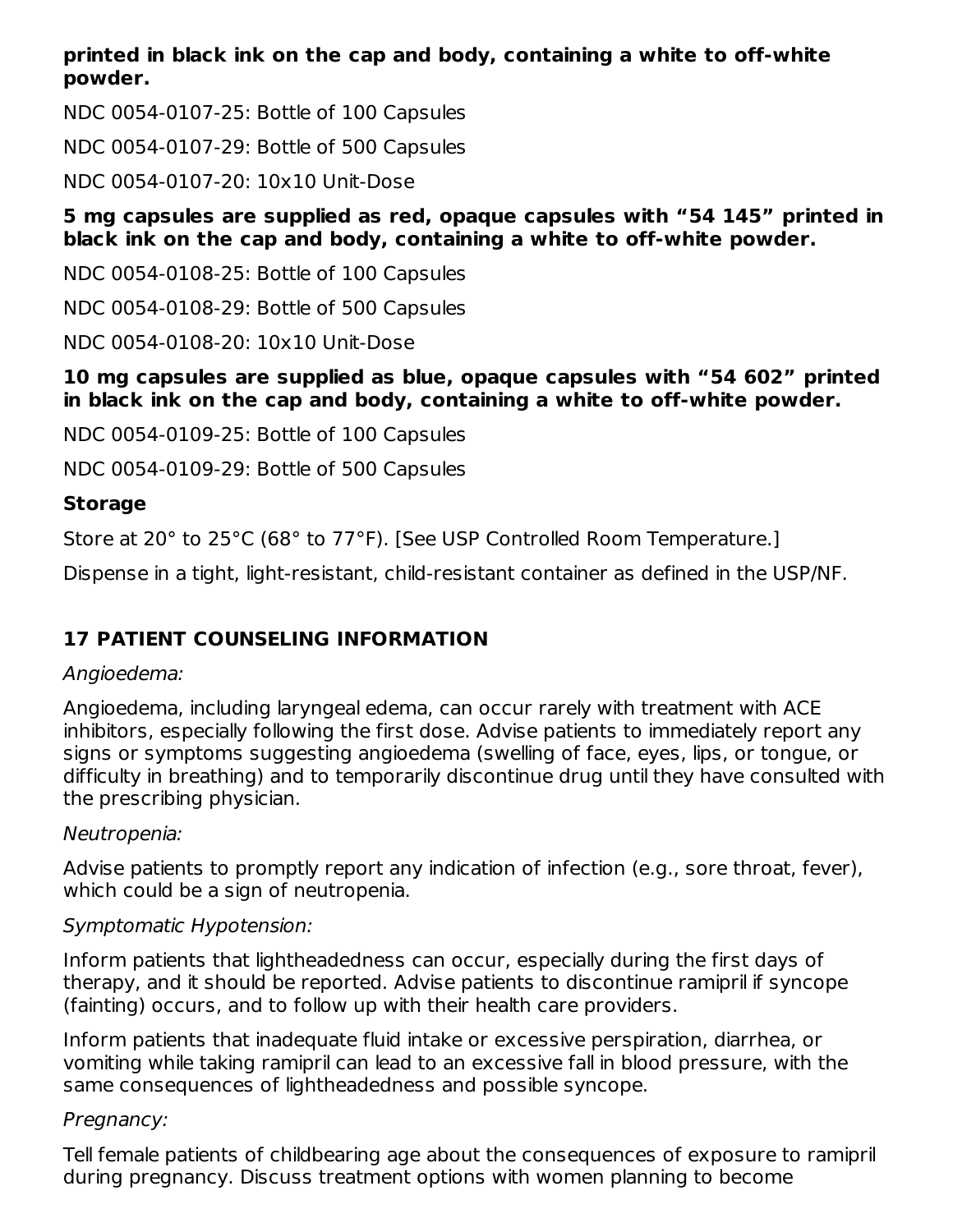pregnant. Ask patients to report pregnancies to their physicians as soon as possible.

Hyperkalemia:

Advise patients not to use salt substitutes containing potassium without consulting their physician.

Distributed by:

## **Hikma Pharmaceuticals USA Inc.**

Berkeley Heights, NJ 07922

## **C50000535/01**

**Revised November 2021**

# **PRINCIPAL DISPLAY PANEL**

Ramipril Capsules, USP, 1.25 mg

NDC 0054-0106-25

Rx only



# **PRINCIPAL DISPLAY PANEL**

Ramipril Capsules, USP, 2.5 mg NDC 0054-0107-25

Rx only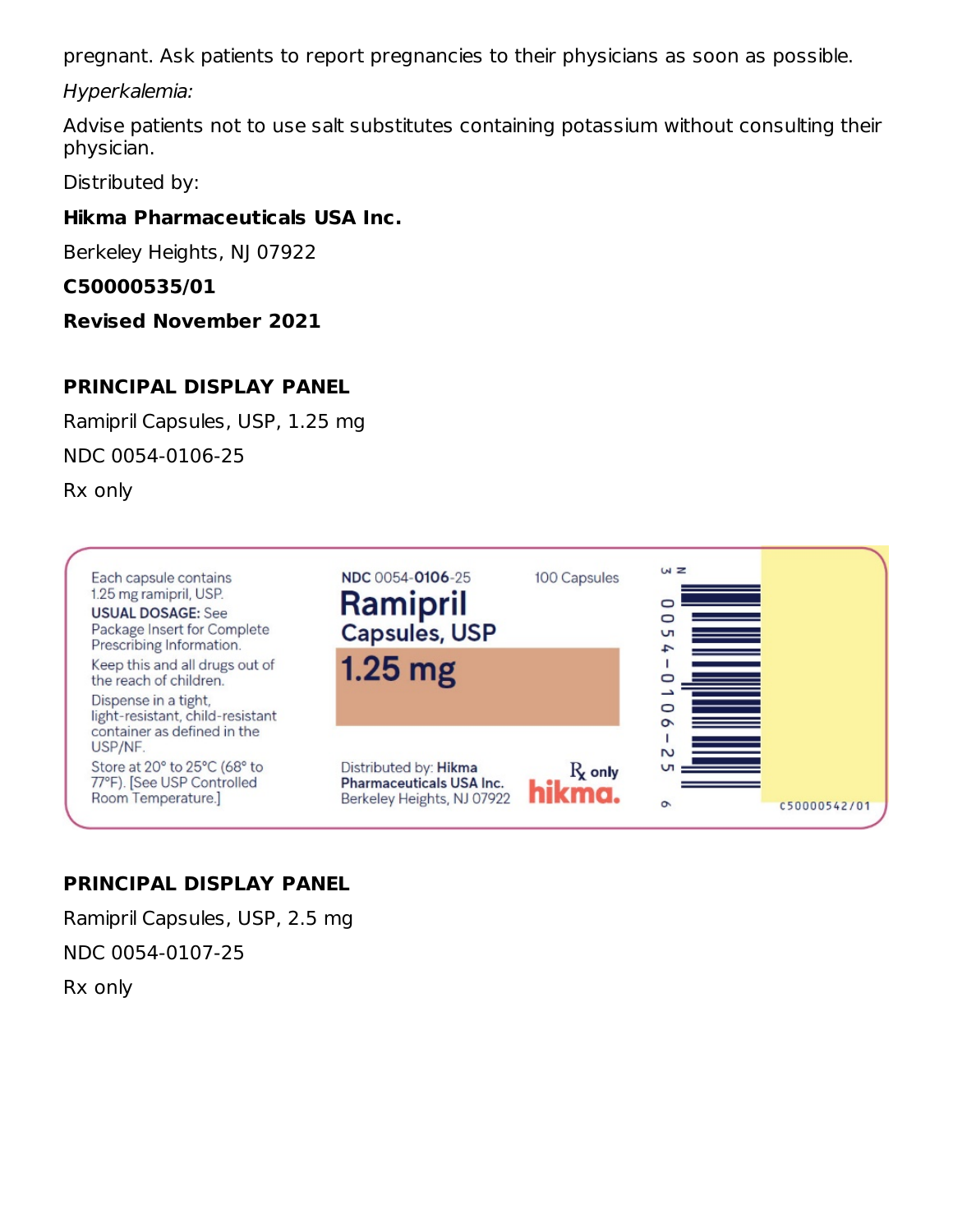

### **PRINCIPAL DISPLAY PANEL**

Ramipril Capsules, USP, 5 mg

NDC 0054-0108-25

Rx only



#### **PRINCIPAL DISPLAY PANEL**

Ramipril Capsules, USP, 10 mg

NDC 0054-0109-25

Rx only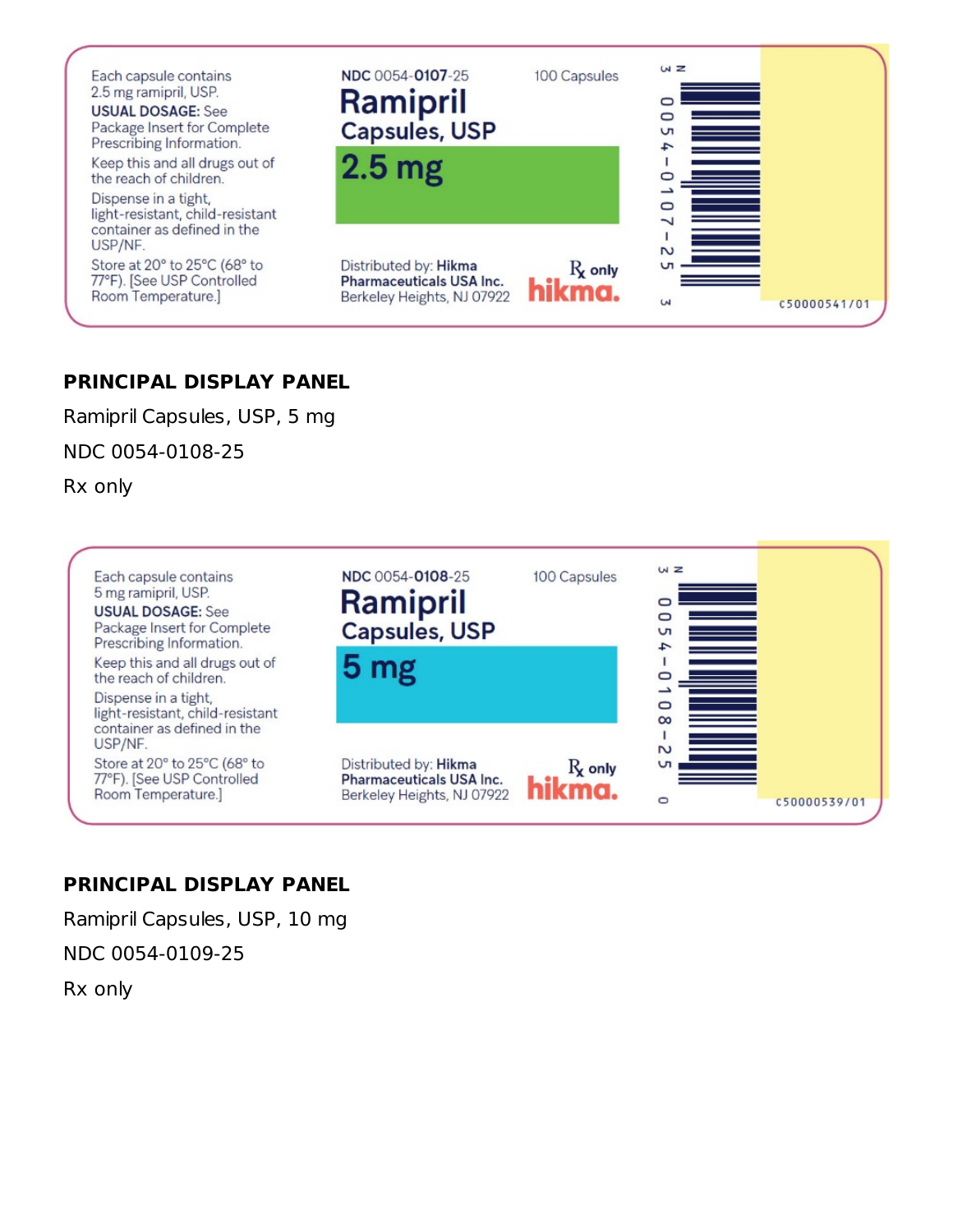

| <b>RAMIPRIL</b><br>ramipril capsule                        |                        |                         |                           |          |                 |
|------------------------------------------------------------|------------------------|-------------------------|---------------------------|----------|-----------------|
|                                                            |                        |                         |                           |          |                 |
| <b>Product Information</b>                                 |                        |                         |                           |          |                 |
| <b>Product Type</b>                                        |                        | HUMAN PRESCRIPTION DRUG | <b>Item Code (Source)</b> |          | NDC:0054-0106   |
| <b>Route of Administration</b>                             | ORAL                   |                         |                           |          |                 |
|                                                            |                        |                         |                           |          |                 |
| <b>Active Ingredient/Active Moiety</b>                     |                        |                         |                           |          |                 |
|                                                            | <b>Ingredient Name</b> |                         | <b>Basis of Strength</b>  |          | <b>Strength</b> |
| RAMIPRIL (UNII: L35JN3I7SJ) (RAMIPRILAT - UNII:6N5U4QFC3G) |                        |                         | <b>RAMIPRIL</b>           |          | $1.25$ mg       |
|                                                            |                        |                         |                           |          |                 |
|                                                            |                        |                         |                           |          |                 |
| <b>Inactive Ingredients</b>                                |                        |                         |                           |          |                 |
|                                                            |                        | <b>Ingredient Name</b>  |                           |          | <b>Strength</b> |
| <b>STARCH, CORN (UNII: O8232NY3SJ)</b>                     |                        |                         |                           |          |                 |
| <b>GELATIN, UNSPECIFIED (UNII: 2G86QN327L)</b>             |                        |                         |                           |          |                 |
| TITANIUM DIOXIDE (UNII: 15FIX9V2JP)                        |                        |                         |                           |          |                 |
| <b>FERROSOFERRIC OXIDE (UNII: XM0M87F357)</b>              |                        |                         |                           |          |                 |
| FD&C BLUE NO. 2 (UNII: L06K8R7DQK)                         |                        |                         |                           |          |                 |
| FD&C RED NO. 40 (UNII: WZB9127XOA)                         |                        |                         |                           |          |                 |
| FD&C YELLOW NO. 6 (UNII: H77VEI93A8)                       |                        |                         |                           |          |                 |
| PROPYLENE GLYCOL (UNII: 6DC9Q167V3)                        |                        |                         |                           |          |                 |
| <b>SHELLAC (UNII: 46N107B710)</b>                          |                        |                         |                           |          |                 |
| D&C YELLOW NO. 10 (UNII: 35SW5USQ3G)                       |                        |                         |                           |          |                 |
|                                                            |                        |                         |                           |          |                 |
| <b>Product Characteristics</b>                             |                        |                         |                           |          |                 |
| Color                                                      | <b>YELLOW</b>          | <b>Score</b>            |                           | no score |                 |
|                                                            | $CADCHH$ $F$           | $\sim$ : $-$            |                           | 1.24     |                 |

| Color           | <b>YELLOW</b>  | <b>Score</b>        | no score |
|-----------------|----------------|---------------------|----------|
| <b>Shape</b>    | <b>CAPSULE</b> | <b>Size</b>         | 12mm     |
| <b>Flavor</b>   |                | <b>Imprint Code</b> | 54;328   |
| <b>Contains</b> |                |                     |          |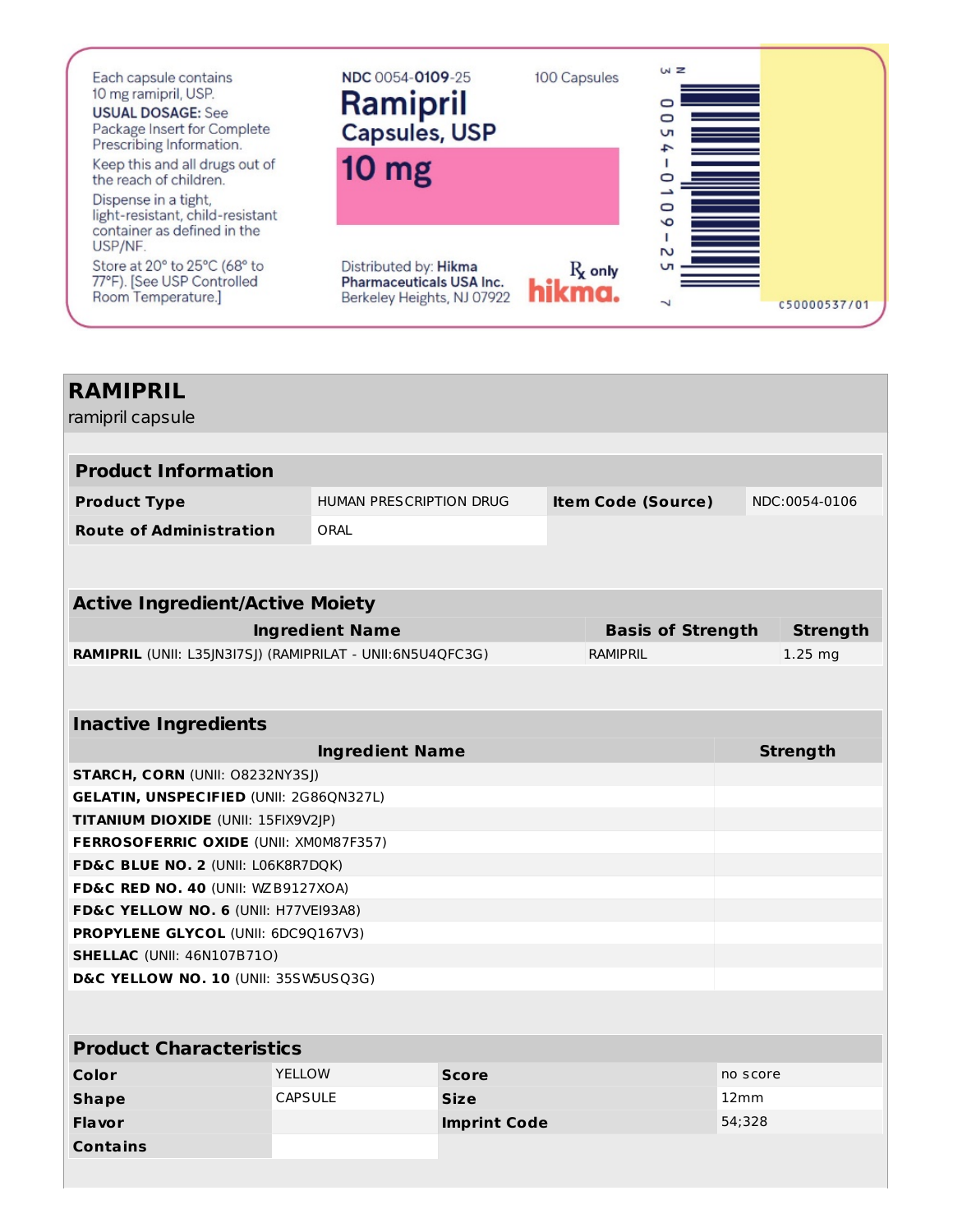|              | <b>Packaging</b>             |                                                           |                                       |                              |
|--------------|------------------------------|-----------------------------------------------------------|---------------------------------------|------------------------------|
| #            | <b>Item Code</b>             | <b>Package Description</b>                                | <b>Marketing Start</b><br><b>Date</b> | <b>Marketing End</b><br>Date |
| $\mathbf{1}$ | NDC:0054-0106-<br>25         | 100 in 1 BOTTLE; Type 0: Not a Combination<br>Product     | 06/18/2008                            |                              |
|              |                              |                                                           |                                       |                              |
|              |                              | <b>Marketing Information</b>                              |                                       |                              |
|              | <b>Marketing</b><br>Category | <b>Application Number or Monograph</b><br><b>Citation</b> | <b>Marketing Start</b><br><b>Date</b> | <b>Marketing End</b><br>Date |
| <b>ANDA</b>  |                              | ANDA077900                                                | 06/18/2008                            |                              |
|              |                              |                                                           |                                       |                              |

| <b>RAMIPRIL</b>                                                          |                        |                         |                           |          |                  |
|--------------------------------------------------------------------------|------------------------|-------------------------|---------------------------|----------|------------------|
| ramipril capsule                                                         |                        |                         |                           |          |                  |
|                                                                          |                        |                         |                           |          |                  |
| <b>Product Information</b>                                               |                        |                         |                           |          |                  |
| <b>Product Type</b>                                                      |                        | HUMAN PRESCRIPTION DRUG | <b>Item Code (Source)</b> |          | NDC:0054-0107    |
| <b>Route of Administration</b>                                           | ORAL                   |                         |                           |          |                  |
|                                                                          |                        |                         |                           |          |                  |
|                                                                          |                        |                         |                           |          |                  |
| <b>Active Ingredient/Active Moiety</b>                                   |                        |                         |                           |          |                  |
|                                                                          | <b>Ingredient Name</b> |                         | <b>Basis of Strength</b>  |          | <b>Strength</b>  |
| RAMIPRIL (UNII: L35JN3I7SJ) (RAMIPRILAT - UNII:6N5U4QFC3G)               |                        |                         | <b>RAMIPRIL</b>           |          | $2.5 \text{ mg}$ |
|                                                                          |                        |                         |                           |          |                  |
|                                                                          |                        |                         |                           |          |                  |
| <b>Inactive Ingredients</b>                                              |                        |                         |                           |          |                  |
|                                                                          |                        | <b>Ingredient Name</b>  |                           |          | <b>Strength</b>  |
| STARCH, CORN (UNII: O8232NY3SJ)                                          |                        |                         |                           |          |                  |
| GELATIN, UNSPECIFIED (UNII: 2G86QN327L)                                  |                        |                         |                           |          |                  |
| TITANIUM DIOXIDE (UNII: 15FIX9V2JP)                                      |                        |                         |                           |          |                  |
| FERROSOFERRIC OXIDE (UNII: XM0M87F357)                                   |                        |                         |                           |          |                  |
| FD&C BLUE NO. 2 (UNII: L06K8R7DQK)<br>FD&C RED NO. 40 (UNII: WZB9127XOA) |                        |                         |                           |          |                  |
| FD&C YELLOW NO. 6 (UNII: H77VEI93A8)                                     |                        |                         |                           |          |                  |
| PROPYLENE GLYCOL (UNII: 6DC9Q167V3)                                      |                        |                         |                           |          |                  |
| <b>SHELLAC</b> (UNII: 46N107B71O)                                        |                        |                         |                           |          |                  |
|                                                                          |                        |                         |                           |          |                  |
|                                                                          |                        |                         |                           |          |                  |
| <b>Product Characteristics</b>                                           |                        |                         |                           |          |                  |
| Color                                                                    | ORANGE                 | <b>Score</b>            |                           | no score |                  |
| <b>Shape</b>                                                             | <b>CAPSULE</b>         | <b>Size</b>             |                           | 12mm     |                  |
| <b>Flavor</b>                                                            |                        | <b>Imprint Code</b>     |                           | 54;794   |                  |
| <b>Contains</b>                                                          |                        |                         |                           |          |                  |
|                                                                          |                        |                         |                           |          |                  |
|                                                                          |                        |                         |                           |          |                  |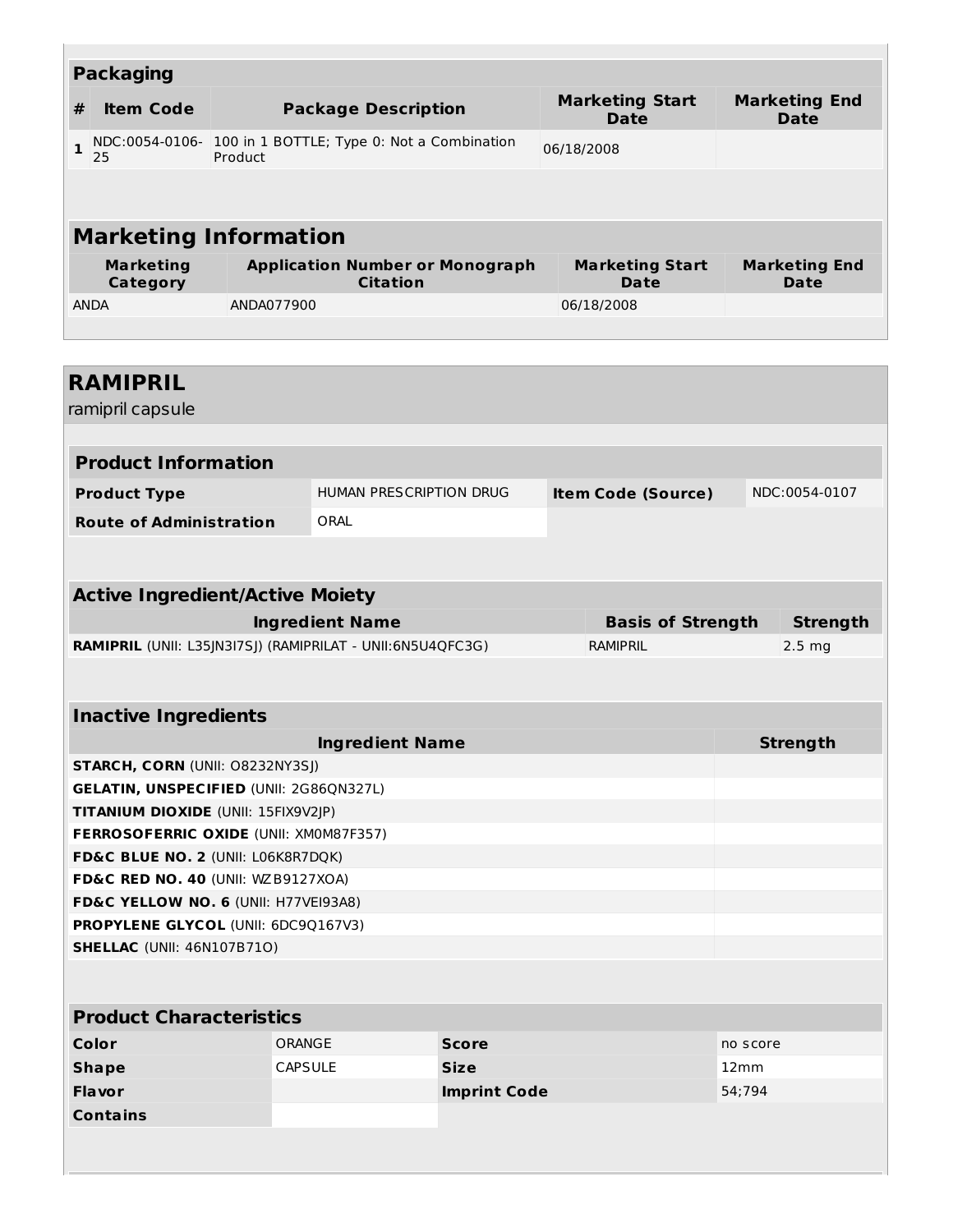|                           | <b>Packaging</b>             |                                                            |                                       |                                     |  |  |  |
|---------------------------|------------------------------|------------------------------------------------------------|---------------------------------------|-------------------------------------|--|--|--|
| #                         | <b>Item Code</b>             | <b>Package Description</b>                                 | <b>Marketing Start</b><br><b>Date</b> | <b>Marketing End</b><br><b>Date</b> |  |  |  |
| 1                         | NDC:0054-<br>0107-29         | 500 in 1 BOTTLE; Type 0: Not a Combination<br>Product      | 06/18/2008                            |                                     |  |  |  |
| $\overline{2}$            | NDC:0054-<br>0107-25         | 100 in 1 BOTTLE; Type 0: Not a Combination<br>Product      | 06/18/2008                            |                                     |  |  |  |
| $\overline{\mathbf{z}}$   | NDC:0054-<br>0107-20         | 10 in 1 CARTON                                             | 06/18/2008                            |                                     |  |  |  |
| 3                         |                              | 10 in 1 BLISTER PACK; Type 0: Not a Combination<br>Product |                                       |                                     |  |  |  |
|                           |                              |                                                            |                                       |                                     |  |  |  |
|                           | <b>Marketing Information</b> |                                                            |                                       |                                     |  |  |  |
|                           | <b>Marketing</b><br>Category | <b>Application Number or Monograph</b><br><b>Citation</b>  | <b>Marketing Start</b><br>Date        | <b>Marketing End</b><br>Date        |  |  |  |
| ANDA077900<br><b>ANDA</b> |                              |                                                            | 06/18/2008                            |                                     |  |  |  |
|                           |                              |                                                            |                                       |                                     |  |  |  |
|                           |                              |                                                            |                                       |                                     |  |  |  |

# **RAMIPRIL** ramipril capsule **Product Information Product Type** HUMAN PRESCRIPTION DRUG **Item Code (Source)** NDC:0054-0108 **Route of Administration** ORAL **Active Ingredient/Active Moiety Ingredient Name Basis of Strength Strength RAMIPRIL** (UNII: L35JN3I7SJ) (RAMIPRILAT - UNII:6N5U4QFC3G) RAMIPRIL RAMIPRIL **Inactive Ingredients Ingredient Name Strength STARCH, CORN** (UNII: O8232NY3SJ) **GELATIN, UNSPECIFIED** (UNII: 2G86QN327L) **TITANIUM DIOXIDE** (UNII: 15FIX9V2JP) **FERROSOFERRIC OXIDE** (UNII: XM0M87F357) **FD&C BLUE NO. 2** (UNII: L06K8R7DQK) **FD&C RED NO. 40** (UNII: WZB9127XOA) **FD&C YELLOW NO. 6** (UNII: H77VEI93A8) **PROPYLENE GLYCOL** (UNII: 6DC9Q167V3) **SHELLAC** (UNII: 46N107B71O) **D&C RED NO. 28** (UNII: 767IP0Y5NH) **FD&C BLUE NO. 1** (UNII: H3R47K3TBD) **Product Characteristics**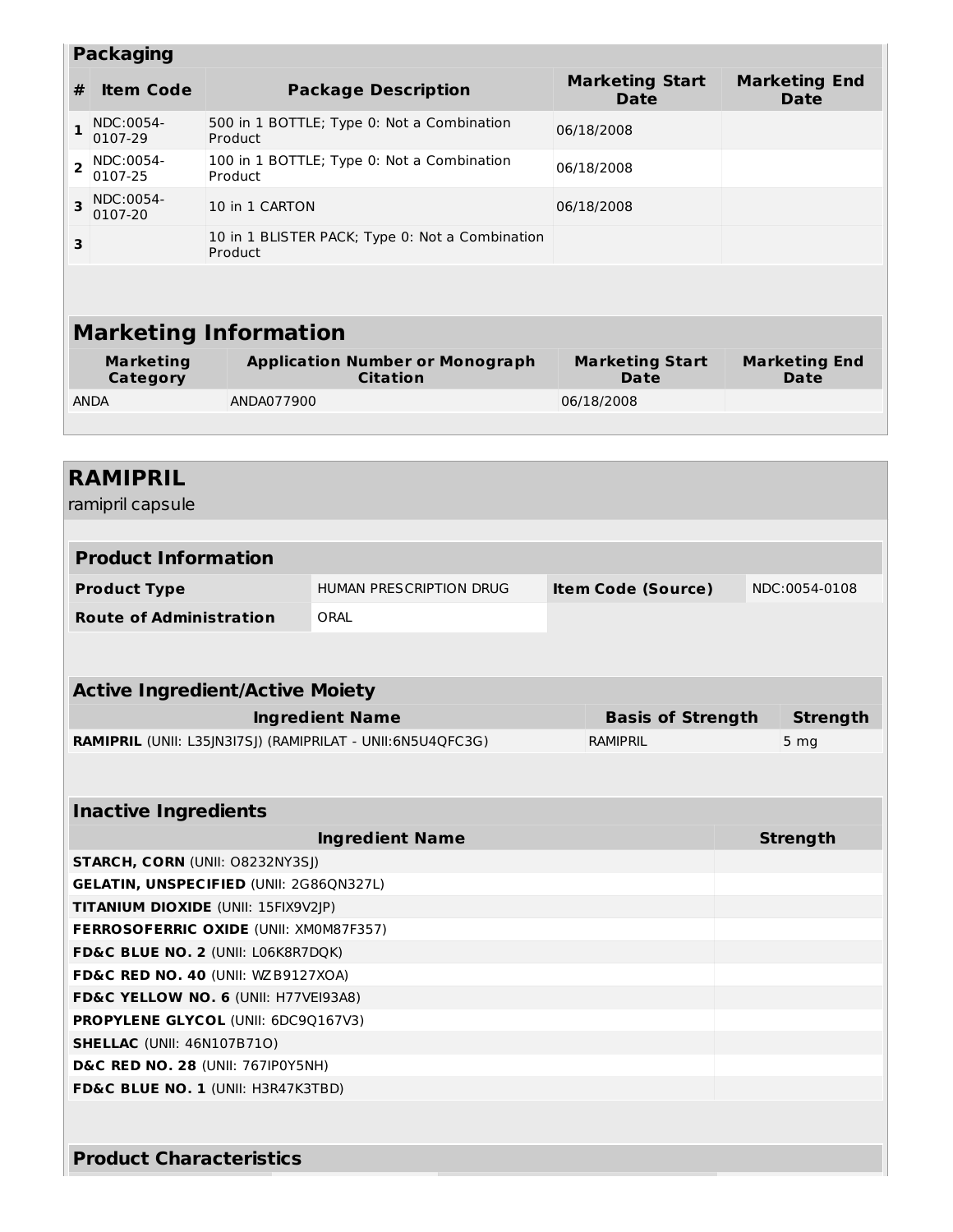| Color           | <b>RED</b>     | <b>Score</b>        | no score |
|-----------------|----------------|---------------------|----------|
| <b>Shape</b>    | <b>CAPSULE</b> | <b>Size</b>         | 12mm     |
| <b>Flavor</b>   |                | <b>Imprint Code</b> | 54:145   |
| <b>Contains</b> |                |                     |          |

| <b>Packaging</b>        |                              |                                                            |                                |                              |  |  |
|-------------------------|------------------------------|------------------------------------------------------------|--------------------------------|------------------------------|--|--|
| #                       | <b>Item Code</b>             | <b>Package Description</b>                                 | <b>Marketing Start</b><br>Date | <b>Marketing End</b><br>Date |  |  |
|                         | NDC:0054-<br>0108-25         | 100 in 1 BOTTLE; Type 0: Not a Combination<br>Product      | 06/18/2008                     |                              |  |  |
| $\overline{2}$          | NDC:0054-<br>0108-29         | 500 in 1 BOTTLE; Type 0: Not a Combination<br>Product      | 06/18/2008                     |                              |  |  |
| $\overline{\mathbf{3}}$ | NDC:0054-<br>0108-20         | 10 in 1 CARTON                                             | 06/18/2008                     |                              |  |  |
| 3                       |                              | 10 in 1 BLISTER PACK; Type 0: Not a Combination<br>Product |                                |                              |  |  |
|                         |                              |                                                            |                                |                              |  |  |
|                         |                              |                                                            |                                |                              |  |  |
|                         | <b>Marketing Information</b> |                                                            |                                |                              |  |  |

| <b>Marketing</b> | <b>Application Number or Monograph</b> | <b>Marketing Start</b> | <b>Marketing End</b> |
|------------------|----------------------------------------|------------------------|----------------------|
| Category         | <b>Citation</b>                        | Date                   | <b>Date</b>          |
| <b>ANDA</b>      | ANDA077900                             | 06/18/2008             |                      |

| <b>RAMIPRIL</b>                                            |                           |                          |               |                  |  |  |
|------------------------------------------------------------|---------------------------|--------------------------|---------------|------------------|--|--|
| ramipril capsule                                           |                           |                          |               |                  |  |  |
|                                                            |                           |                          |               |                  |  |  |
| <b>Product Information</b>                                 |                           |                          |               |                  |  |  |
| <b>Product Type</b>                                        | <b>Item Code (Source)</b> |                          | NDC:0054-0109 |                  |  |  |
| <b>Route of Administration</b>                             | ORAL                      |                          |               |                  |  |  |
|                                                            |                           |                          |               |                  |  |  |
|                                                            |                           |                          |               |                  |  |  |
| <b>Active Ingredient/Active Moiety</b>                     |                           |                          |               |                  |  |  |
|                                                            | <b>Ingredient Name</b>    | <b>Basis of Strength</b> |               | <b>Strength</b>  |  |  |
| RAMIPRIL (UNII: L35JN3I7SJ) (RAMIPRILAT - UNII:6N5U4QFC3G) |                           | RAMIPRIL                 |               | 10 <sub>mg</sub> |  |  |
|                                                            |                           |                          |               |                  |  |  |
|                                                            |                           |                          |               |                  |  |  |
| <b>Inactive Ingredients</b>                                |                           |                          |               |                  |  |  |
|                                                            | <b>Ingredient Name</b>    |                          |               | <b>Strength</b>  |  |  |
| <b>STARCH, CORN (UNII: 08232NY3SJ)</b>                     |                           |                          |               |                  |  |  |
| <b>GELATIN, UNSPECIFIED (UNII: 2G86QN327L)</b>             |                           |                          |               |                  |  |  |
| TITANIUM DIOXIDE (UNII: 15FIX9V2JP)                        |                           |                          |               |                  |  |  |
| <b>FERROSOFERRIC OXIDE (UNII: XM0M87F357)</b>              |                           |                          |               |                  |  |  |
| FD&C BLUE NO. 2 (UNII: L06K8R7DQK)                         |                           |                          |               |                  |  |  |
| FD&C RED NO. 40 (UNII: WZB9127XOA)                         |                           |                          |               |                  |  |  |
| FD&C YELLOW NO. 6 (UNII: H77VEI93A8)                       |                           |                          |               |                  |  |  |
| <b>PROPYLENE GLYCOL (UNII: 6DC9Q167V3)</b>                 |                           |                          |               |                  |  |  |